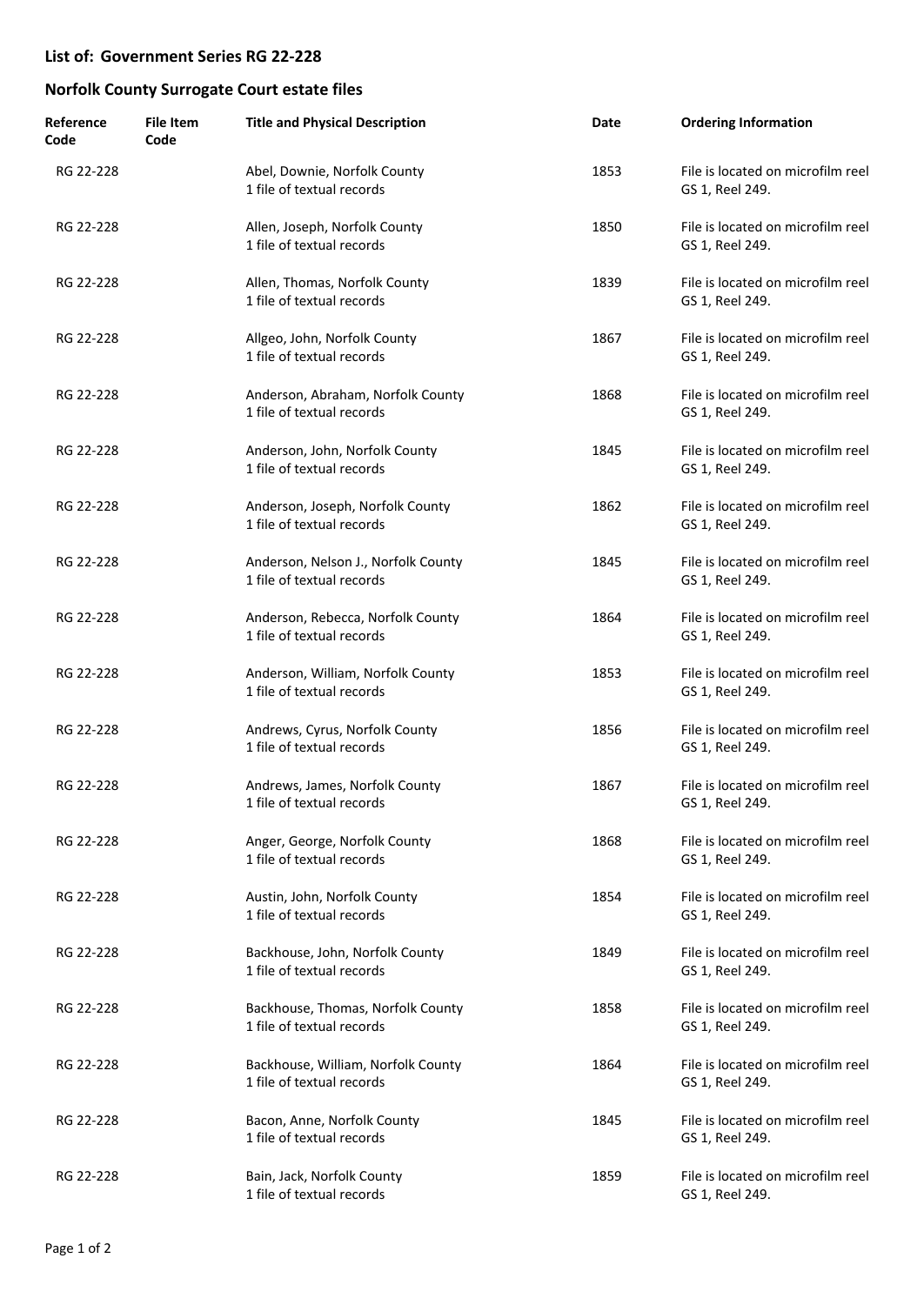| Reference<br>Code | <b>File Item</b><br>Code | <b>Title and Physical Description</b>                                         | Date | <b>Ordering Information</b>                          |
|-------------------|--------------------------|-------------------------------------------------------------------------------|------|------------------------------------------------------|
| RG 22-228         |                          | Baker, Anna, Norfolk County<br>1 file of textual records                      | 1858 | File is located on microfilm reel<br>GS 1, Reel 249. |
| RG 22-228         |                          | Baker, Augustus, Norfolk County<br>1 file of textual records                  | 1859 | File is located on microfilm reel<br>GS 1, Reel 249. |
| RG 22-228         |                          | Baker, John, Norfolk County<br>1 file of textual records                      | 1857 | File is located on microfilm reel<br>GS 1, Reel 249. |
| RG 22-228         |                          | Bannister, John, Norfolk County<br>1 file of textual records                  | 1868 | File is located on microfilm reel<br>GS 1, Reel 249. |
| RG 22-228         |                          | Baptiste, John, Norfolk County<br>1 file of textual records                   | 1854 | File is located on microfilm reel<br>GS 1, Reel 249. |
| RG 22-228         |                          | Barber, Aaron, Norfolk County<br>1 file of textual records                    | 1864 | File is located on microfilm reel<br>GS 1, Reel 249. |
| RG 22-228         |                          | Barber, Elias, Norfolk County<br>1 file of textual records                    | 1862 | File is located on microfilm reel<br>GS 1, Reel 249. |
| RG 22-228         |                          | Barber, Elisha, Norfolk County<br>1 file of textual records                   | 1857 | File is located on microfilm reel<br>GS 1, Reel 249. |
| RG 22-228         |                          | Bartlett, Daniel, Norfolk County<br>1 file of textual records                 | 1854 | File is located on microfilm reel<br>GS 1, Reel 249. |
| RG 22-228         |                          | Barton, John, Norfolk County<br>1 file of textual records                     | 1842 | File is located on microfilm reel<br>GS 1, Reel 249. |
| RG 22-228         |                          | Bates, Joseph, Norfolk County<br>1 file of textual records                    | 1865 | File is located on microfilm reel<br>GS 1, Reel 249. |
| RG 22-228         |                          | Bates, Peter, Norfolk County<br>1 file of textual records                     | 1863 | File is located on microfilm reel<br>GS 1, Reel 249. |
| RG 22-228         |                          | Baumwart, Frederick, Norfolk County<br>1 file of textual records              | 1857 | File is located on microfilm reel<br>GS 1, Reel 249. |
| RG 22-228         |                          | Bauslaugh Infants (Guardianship), Norfolk County<br>1 file of textual records | 1866 | File is located on microfilm reel<br>GS 1, Reel 249. |
| RG 22-228         |                          | Beamer, William, Norfolk County<br>1 file of textual records                  | 1865 | File is located on microfilm reel<br>GS 1, Reel 249. |
| RG 22-228         |                          | Beamwart, Jacob, Norfolk County<br>1 file of textual records                  | 1854 | File is located on microfilm reel<br>GS 1, Reel 249. |
| RG 22-228         |                          | Beatty, John, Norfolk County<br>1 file of textual records                     | 1860 | File is located on microfilm reel<br>GS 1, Reel 249. |
| RG 22-228         |                          | Becker, Henry, Norfolk County<br>1 file of textual records                    | 1863 | File is located on microfilm reel<br>GS 1, Reel 249. |
| RG 22-228         |                          | Becker, Jeremiah, Norfolk County<br>1 file of textual records                 | 1849 | File is located on microfilm reel<br>GS 1, Reel 249. |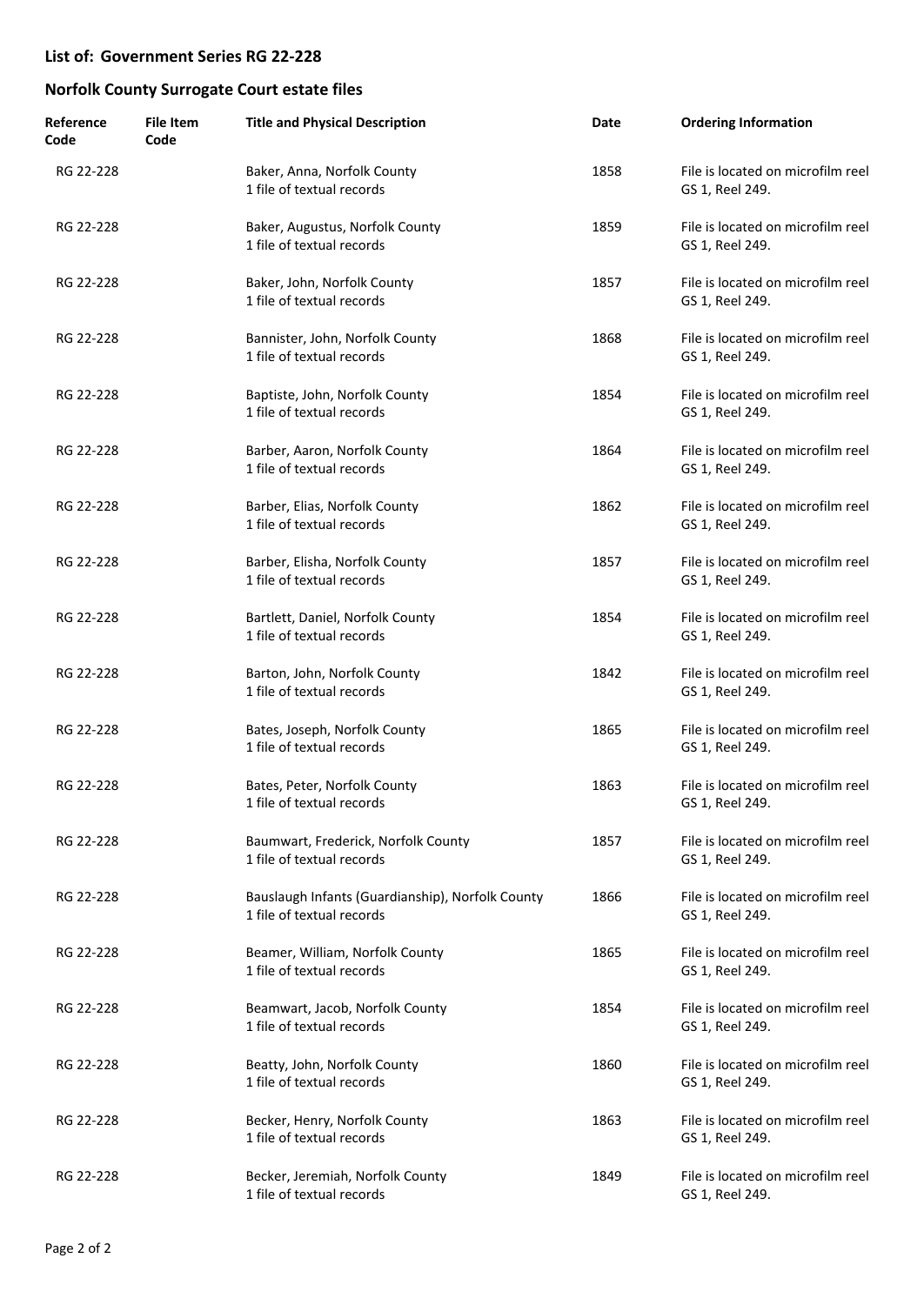| Reference<br>Code | <b>File Item</b><br>Code | <b>Title and Physical Description</b>                                         | Date | <b>Ordering Information</b>                          |
|-------------------|--------------------------|-------------------------------------------------------------------------------|------|------------------------------------------------------|
| RG 22-228         |                          | Beemer, Daniel, Norfolk County<br>1 file of textual records                   | 1868 | File is located on microfilm reel<br>GS 1, Reel 249. |
| RG 22-228         |                          | Beemer, Philip, Norfolk County<br>1 file of textual records                   | 1845 | File is located on microfilm reel<br>GS 1, Reel 249. |
| RG 22-228         |                          | Bell, Mary, Norfolk County<br>1 file of textual records                       | 1854 | File is located on microfilm reel<br>GS 1, Reel 249. |
| RG 22-228         |                          | Benjamin, Robert, Norfolk County<br>1 file of textual records                 | 1857 | File is located on microfilm reel<br>GS 1, Reel 249. |
| RG 22-228         |                          | Bezzo, John, Norfolk County<br>1 file of textual records                      | 1855 | File is located on microfilm reel<br>GS 1, Reel 249. |
| RG 22-228         |                          | Bloomfield, John, Norfolk County<br>1 file of textual records                 | 1865 | File is located on microfilm reel<br>GS 1, Reel 249. |
| RG 22-228         |                          | Book, John, Norfolk County<br>1 file of textual records                       | 1851 | File is located on microfilm reel<br>GS 1, Reel 249. |
| RG 22-228         |                          | Boughner, Catherine, Norfolk County<br>1 file of textual records              | 1853 | File is located on microfilm reel<br>GS 1, Reel 249. |
| RG 22-228         |                          | Boughner, Hiram, Norfolk County<br>1 file of textual records                  | 1848 | File is located on microfilm reel<br>GS 1, Reel 249. |
| RG 22-228         |                          | Boughner, Martin, Norfolk County<br>1 file of textual records                 | 1862 | File is located on microfilm reel<br>GS 1, Reel 249. |
| RG 22-228         |                          | Boughner, Stephen, Norfolk County<br>1 file of textual records                | 1854 | File is located on microfilm reel<br>GS 1, Reel 249. |
| RG 22-228         |                          | Bowlby, Axford, Norfolk County<br>1 file of textual records                   | 1847 | File is located on microfilm reel<br>GS 1, Reel 249. |
| RG 22-228         |                          | Bradfield Infants (Guardianship), Norfolk County<br>1 file of textual records | 1861 | File is located on microfilm reel<br>GS 1, Reel 249. |
| RG 22-228         |                          | Brooke, John, Norfolk County<br>1 file of textual records                     | 1864 | File is located on microfilm reel<br>GS 1, Reel 249. |
| RG 22-228         |                          | Brown, Archibald, Norfolk County<br>1 file of textual records                 | 1850 | File is located on microfilm reel<br>GS 1, Reel 249. |
| RG 22-228         |                          | Brown, Frederick, Norfolk County<br>1 file of textual records                 | 1861 | File is located on microfilm reel<br>GS 1, Reel 249. |
| RG 22-228         |                          | Brown, John, Norfolk County<br>1 file of textual records                      | 1858 | File is located on microfilm reel<br>GS 1, Reel 249. |
| RG 22-228         |                          | Brown, Samuel, Norfolk County<br>1 file of textual records                    | 1840 | File is located on microfilm reel<br>GS 1, Reel 249. |
| RG 22-228         |                          | Brown, Samuel, Norfolk County<br>1 file of textual records                    | 1856 | File is located on microfilm reel<br>GS 1, Reel 249. |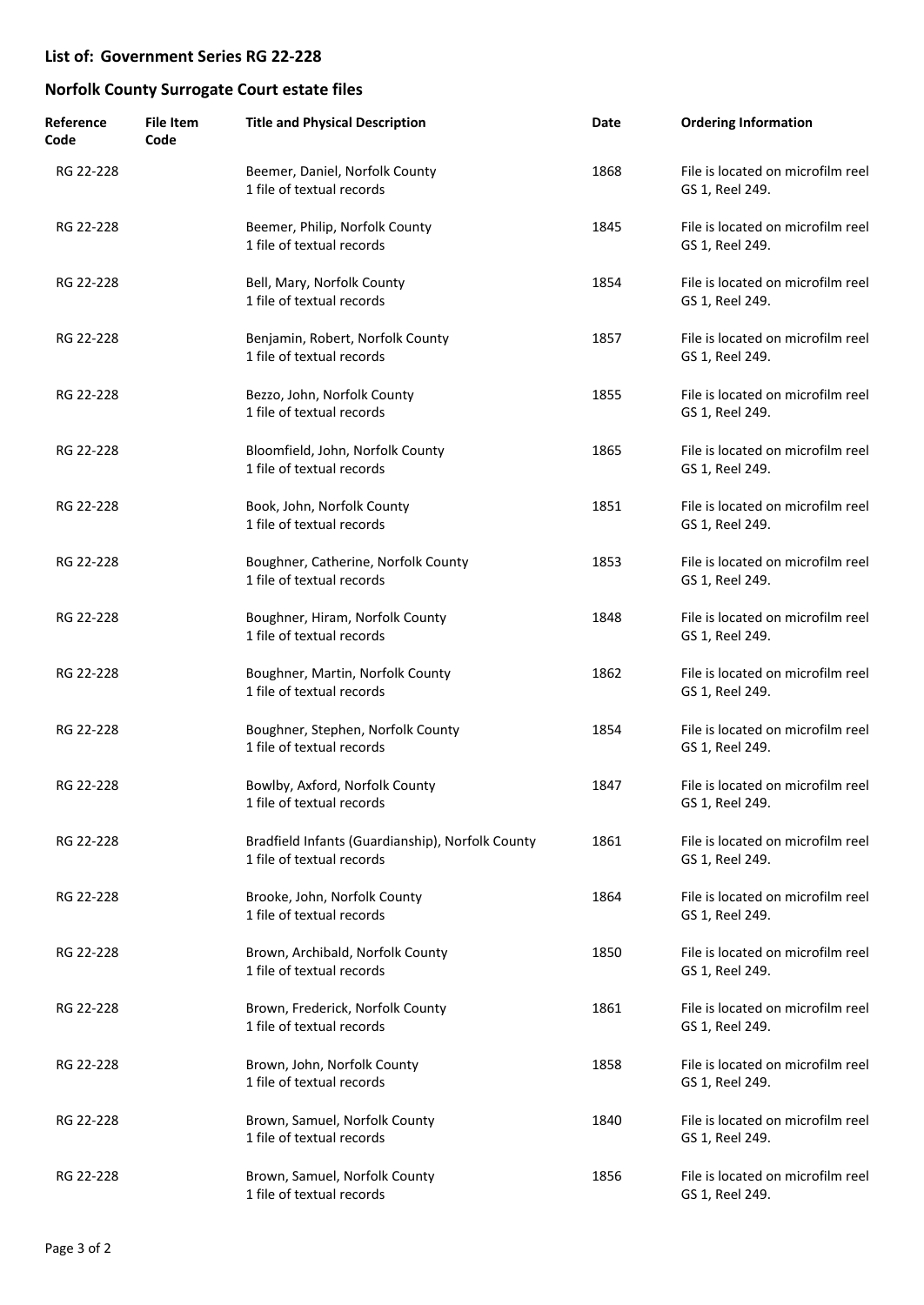| Reference<br>Code | <b>File Item</b><br>Code | <b>Title and Physical Description</b>                             | Date | <b>Ordering Information</b>                          |
|-------------------|--------------------------|-------------------------------------------------------------------|------|------------------------------------------------------|
| RG 22-228         |                          | Buchner, Christopher, Norfolk County<br>1 file of textual records | 1866 | File is located on microfilm reel<br>GS 1, Reel 249. |
| RG 22-228         |                          | Buchner, Jacob, Norfolk County<br>1 file of textual records       | 1857 | File is located on microfilm reel<br>GS 1, Reel 249. |
| RG 22-228         |                          | Buck, Daniel, Norfolk County<br>1 file of textual records         | 1862 | File is located on microfilm reel<br>GS 1, Reel 249. |
| RG 22-228         |                          | Budd, Isaac, Norfolk County<br>1 file of textual records          | 1850 | File is located on microfilm reel<br>GS 1, Reel 249. |
| RG 22-228         |                          | Burgar, Thomas, Norfolk County<br>1 file of textual records       | 1855 | File is located on microfilm reel<br>GS 1, Reel 249. |
| RG 22-228         |                          | Burkhart, Seferin, Norfolk County<br>1 file of textual records    | 1862 | File is located on microfilm reel<br>GS 1, Reel 249. |
| RG 22-228         |                          | Burr, William, Norfolk County<br>1 file of textual records        | 1844 | File is located on microfilm reel<br>GS 1, Reel 249. |
| RG 22-228         |                          | Butler, Andrew, Norfolk County<br>1 file of textual records       | 1866 | File is located on microfilm reel<br>GS 1, Reel 249. |
| RG 22-228         |                          | Caldwell, John, Norfolk County<br>1 file of textual records       | 1857 | File is located on microfilm reel<br>GS 1, Reel 249. |
| RG 22-228         |                          | Card, Joseph, Norfolk County<br>1 file of textual records         | 1847 | File is located on microfilm reel<br>GS 1, Reel 249. |
| RG 22-228         |                          | Cattanach, John, Norfolk County<br>1 file of textual records      | 1852 | File is located on microfilm reel<br>GS 1, Reel 249. |
| RG 22-228         |                          | Chadwick, Eli, Norfolk County<br>1 file of textual records        | 1844 | File is located on microfilm reel<br>GS 1, Reel 249. |
| RG 22-228         |                          | Clancy, Cornelius, Norfolk County<br>1 file of textual records    | 1862 | File is located on microfilm reel<br>GS 1, Reel 249. |
| RG 22-228         |                          | Clark, Henry, Norfolk County<br>1 file of textual records         | 1867 | File is located on microfilm reel<br>GS 1, Reel 249. |
| RG 22-228         |                          | Clement, James, Norfolk County<br>1 file of textual records       | 1856 | File is located on microfilm reel<br>GS 1, Reel 249. |
| RG 22-228         |                          | Cline, John, Norfolk County<br>1 file of textual records          | 1863 | File is located on microfilm reel<br>GS 1, Reel 249. |
| RG 22-228         |                          | Cline, Melinda, Norfolk County<br>1 file of textual records       | 1867 | File is located on microfilm reel<br>GS 1, Reel 249. |
| RG 22-228         |                          | Cline, Robert, Norfolk County<br>1 file of textual records        | 1866 | File is located on microfilm reel<br>GS 1, Reel 249. |
| RG 22-228         |                          | Coates, John, Norfolk County<br>1 file of textual records         | 1867 | File is located on microfilm reel<br>GS 1, Reel 249. |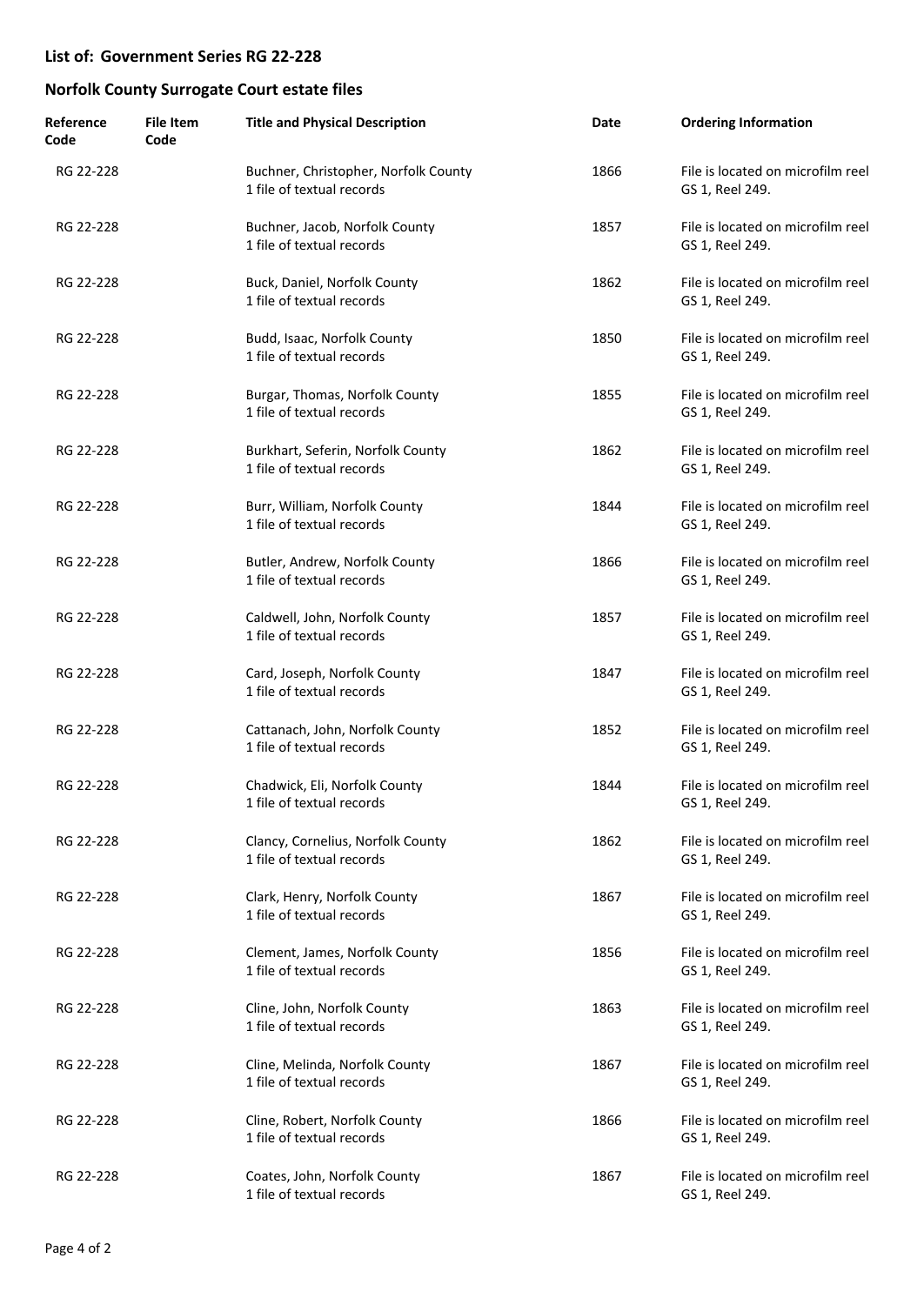| Reference<br>Code | <b>File Item</b><br>Code | <b>Title and Physical Description</b>                            | Date | <b>Ordering Information</b>                          |
|-------------------|--------------------------|------------------------------------------------------------------|------|------------------------------------------------------|
| RG 22-228         |                          | Coha, Nathan, Norfolk County<br>1 file of textual records        | 1860 | File is located on microfilm reel<br>GS 1, Reel 249. |
| RG 22-228         |                          | Cohen, James, Norfolk County<br>1 file of textual records        | 1855 | File is located on microfilm reel<br>GS 1, Reel 249. |
| RG 22-228         |                          | Cole, Conrad, Norfolk County<br>1 file of textual records        | 1859 | File is located on microfilm reel<br>GS 1, Reel 249. |
| RG 22-228         |                          | Cole, James, Norfolk County<br>1 file of textual records         | 1850 | File is located on microfilm reel<br>GS 1, Reel 249. |
| RG 22-228         |                          | Collver, Gabriel, Norfolk County<br>1 file of textual records    | 1842 | File is located on microfilm reel<br>GS 1, Reel 249. |
| RG 22-228         |                          | Collver, Jabez, Norfolk County<br>1 file of textual records      | 1850 | File is located on microfilm reel<br>GS 1, Reel 249. |
| RG 22-228         |                          | Cope, Thomas, Norfolk County<br>1 file of textual records        | 1849 | File is located on microfilm reel<br>GS 1, Reel 249. |
| RG 22-228         |                          | Corbet, James, Norfolk County<br>1 file of textual records       | 1863 | File is located on microfilm reel<br>GS 1, Reel 249. |
| RG 22-228         |                          | Cornell, Moses, Norfolk County<br>1 file of textual records      | 1855 | File is located on microfilm reel<br>GS 1, Reel 249. |
| RG 22-228         |                          | Craike, William, Norfolk County<br>1 file of textual records     | 1857 | File is located on microfilm reel<br>GS 1, Reel 249. |
| RG 22-228         |                          | Crawford, Alexander, Norfolk County<br>1 file of textual records | 1855 | File is located on microfilm reel<br>GS 1, Reel 249. |
| RG 22-228         |                          | Cromwell, Josiah, Norfolk County<br>1 file of textual records    | 1868 | File is located on microfilm reel<br>GS 1, Reel 249. |
| RG 22-228         |                          | Crooker, James, Norfolk County<br>1 file of textual records      | 1862 | File is located on microfilm reel<br>GS 1, Reel 249. |
| RG 22-228         |                          | Crooker, Joseph, Norfolk County<br>1 file of textual records     | 1852 | File is located on microfilm reel<br>GS 1, Reel 249. |
| RG 22-228         |                          | Cross, Thomas, Norfolk County<br>1 file of textual records       | 1860 | File is located on microfilm reel<br>GS 1, Reel 249. |
| RG 22-228         |                          | Crouse, John, Norfolk County<br>1 file of textual records        | 1856 | File is located on microfilm reel<br>GS 1, Reel 249. |
| RG 22-228         |                          | Cullamore, Peter, Norfolk County<br>1 file of textual records    | 1848 | File is located on microfilm reel<br>GS 1, Reel 249. |
| RG 22-228         |                          | Culver, Aaron, Norfolk County<br>1 file of textual records       | 1849 | File is located on microfilm reel<br>GS 1, Reel 249. |
| RG 22-228         |                          | Culver, David, Norfolk County<br>1 file of textual records       | 1843 | File is located on microfilm reel<br>GS 1, Reel 250. |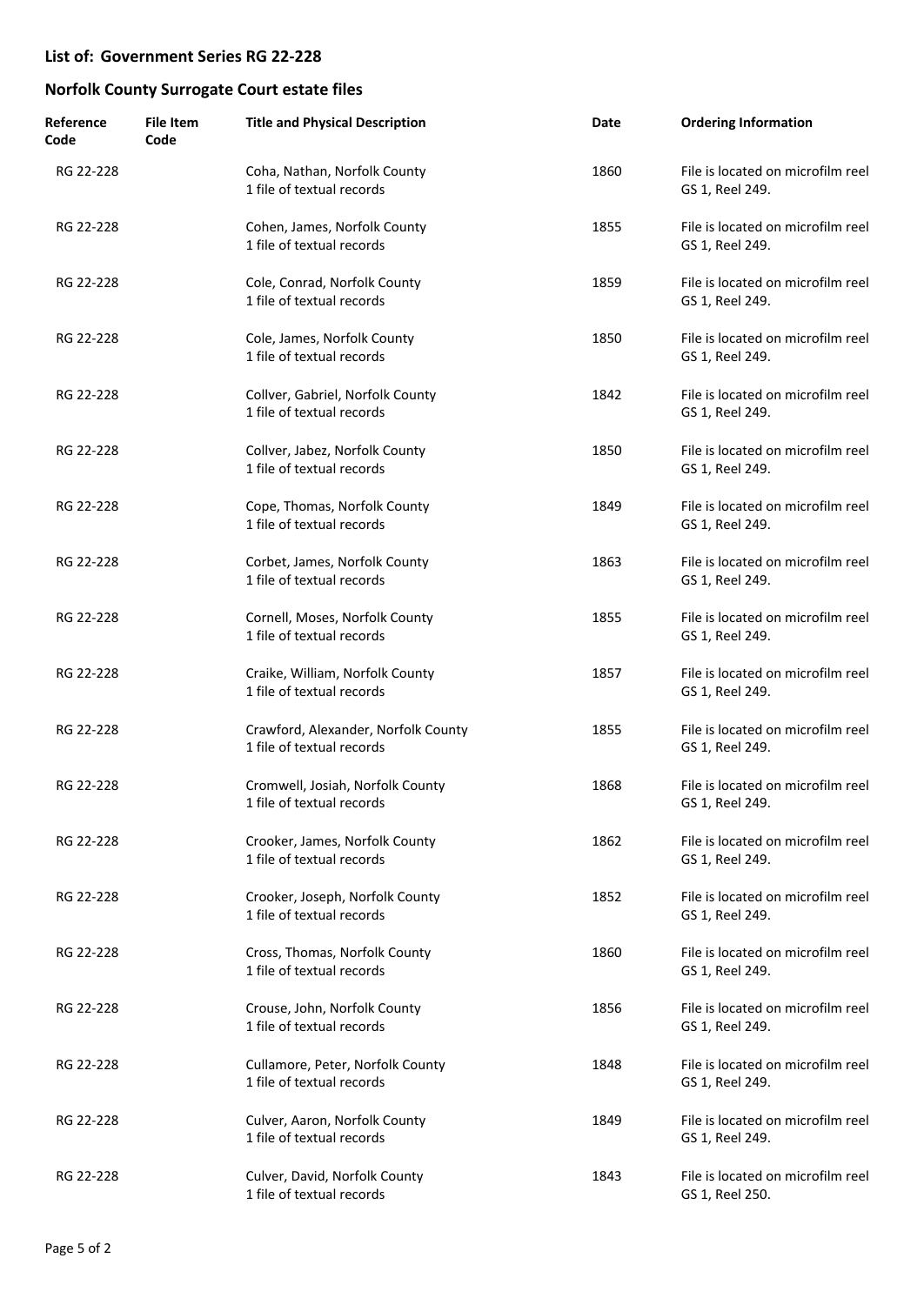| Reference<br>Code | <b>File Item</b><br>Code | <b>Title and Physical Description</b>                            | Date | <b>Ordering Information</b>                          |
|-------------------|--------------------------|------------------------------------------------------------------|------|------------------------------------------------------|
| RG 22-228         |                          | Culver, Jane, Norfolk County<br>1 file of textual records        | 1860 | File is located on microfilm reel<br>GS 1, Reel 250. |
| RG 22-228         |                          | Culver, Joseph, Norfolk County<br>1 file of textual records      | 1863 | File is located on microfilm reel<br>GS 1, Reel 250. |
| RG 22-228         |                          | Cunningham, Andrew, Norfolk County<br>1 file of textual records  | 1867 | File is located on microfilm reel<br>GS 1, Reel 250. |
| RG 22-228         |                          | Cunningham, William, Norfolk County<br>1 file of textual records | 1840 | File is located on microfilm reel<br>GS 1, Reel 250. |
| RG 22-228         |                          | Cupples, Thomas, Norfolk County<br>1 file of textual records     | 1862 | File is located on microfilm reel<br>GS 1, Reel 250. |
| RG 22-228         |                          | Davis, Mary, Norfolk County<br>1 file of textual records         | 1848 | File is located on microfilm reel<br>GS 1, Reel 250. |
| RG 22-228         |                          | Decow, Frederick, Norfolk County<br>1 file of textual records    | 1842 | File is located on microfilm reel<br>GS 1, Reel 250. |
| RG 22-228         |                          | Decow, Henry, Norfolk County<br>1 file of textual records        | 1849 | File is located on microfilm reel<br>GS 1, Reel 250. |
| RG 22-228         |                          | Decow, John, Norfolk County<br>1 file of textual records         | 1842 | File is located on microfilm reel<br>GS 1, Reel 250. |
| RG 22-228         |                          | Dedrick, Cornelius, Norfolk County<br>1 file of textual records  | 1856 | File is located on microfilm reel<br>GS 1, Reel 250. |
| RG 22-228         |                          | Dennis, John, Norfolk County<br>1 file of textual records        | 1858 | File is located on microfilm reel<br>GS 1, Reel 250. |
| RG 22-228         |                          | Disbrow, Nathan, Norfolk County<br>1 file of textual records     | 1848 | File is located on microfilm reel<br>GS 1, Reel 250. |
| RG 22-228         |                          | Dixon, Jane, Norfolk County<br>1 file of textual records         | 1867 | File is located on microfilm reel<br>GS 1, Reel 250. |
| RG 22-228         |                          | Dixon, William, Norfolk County<br>1 file of textual records      | 1866 | File is located on microfilm reel<br>GS 1, Reel 250. |
| RG 22-228         |                          | Dixon, William, Norfolk County<br>1 file of textual records      | 1867 | File is located on microfilm reel<br>GS 1, Reel 250. |
| RG 22-228         |                          | Doan, Elijah, Norfolk County<br>1 file of textual records        | 1866 | File is located on microfilm reel<br>GS 1, Reel 250. |
| RG 22-228         |                          | Dolsen, Mary, Norfolk County<br>1 file of textual records        | 1859 | File is located on microfilm reel<br>GS 1, Reel 250. |
| RG 22-228         |                          | Dorsay, Allan, Norfolk County<br>1 file of textual records       | 1857 | File is located on microfilm reel<br>GS 1, Reel 250. |
| RG 22-228         |                          | Douglass, George, Norfolk County<br>1 file of textual records    | 1848 | File is located on microfilm reel<br>GS 1, Reel 250. |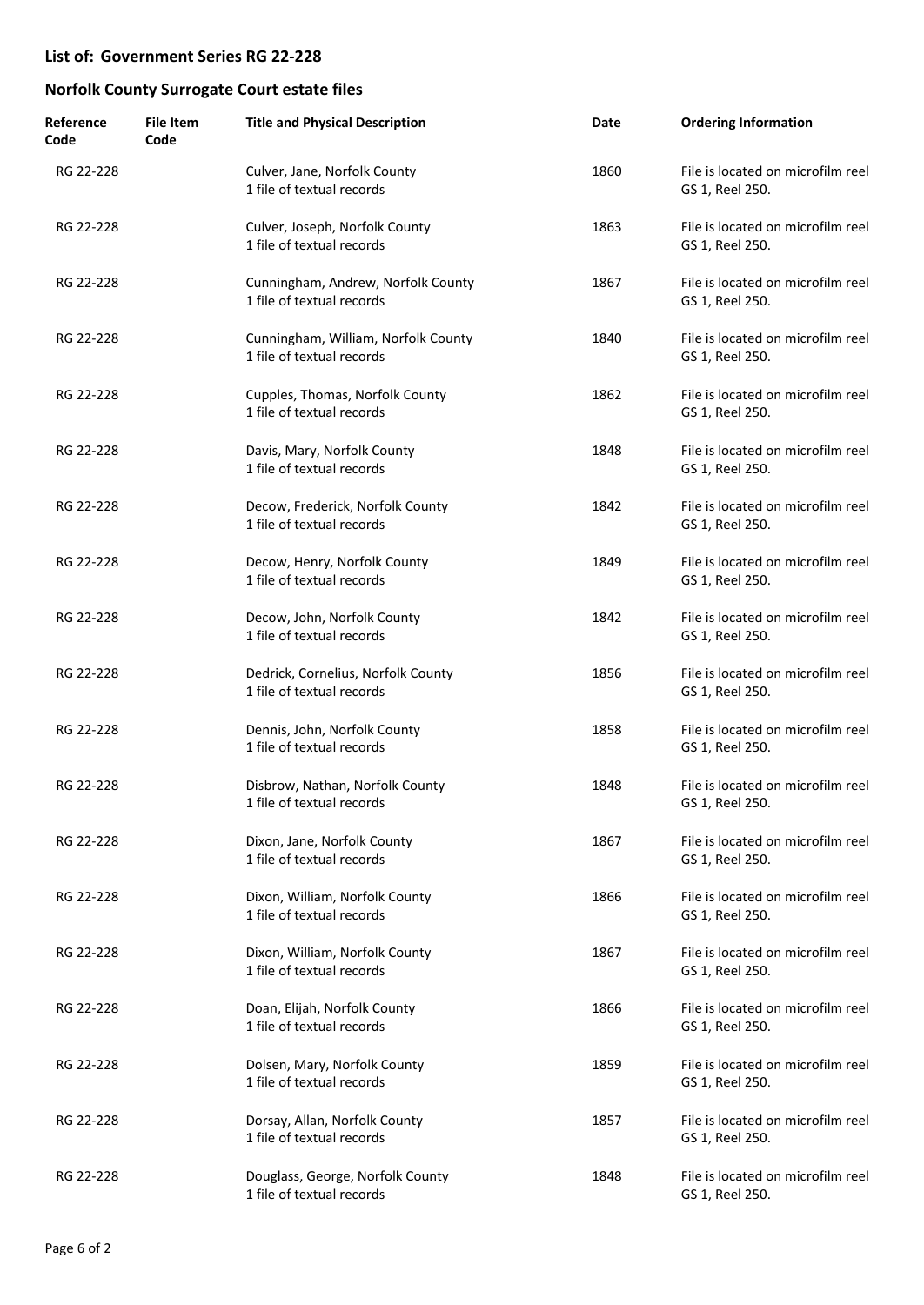| Reference<br>Code | <b>File Item</b><br>Code | <b>Title and Physical Description</b>                                         | Date | <b>Ordering Information</b>                          |
|-------------------|--------------------------|-------------------------------------------------------------------------------|------|------------------------------------------------------|
| RG 22-228         |                          | Douglass, Joseph, Norfolk County<br>1 file of textual records                 | 1868 | File is located on microfilm reel<br>GS 1, Reel 250. |
| RG 22-228         |                          | Douglass, Levi, Norfolk County<br>1 file of textual records                   | 1852 | File is located on microfilm reel<br>GS 1, Reel 250. |
| RG 22-228         |                          | Dowd, Samuel, Norfolk County<br>1 file of textual records                     | 1854 | File is located on microfilm reel<br>GS 1, Reel 250. |
| RG 22-228         |                          | Dudley, Nathaniel, Norfolk County<br>1 file of textual records                | 1850 | File is located on microfilm reel<br>GS 1, Reel 250. |
| RG 22-228         |                          | Duncan, George, Norfolk County<br>1 file of textual records                   | 1860 | File is located on microfilm reel<br>GS 1, Reel 250. |
| RG 22-228         |                          | Eagles, William, Norfolk County<br>1 file of textual records                  | 1860 | File is located on microfilm reel<br>GS 1, Reel 250. |
| RG 22-228         |                          | Earl, John, Norfolk County<br>1 file of textual records                       | 1852 | File is located on microfilm reel<br>GS 1, Reel 250. |
| RG 22-228         |                          | Elliot Infants (Guardianship), Norfolk County<br>1 file of textual records    | 1830 | File is located on microfilm reel<br>GS 1, Reel 250. |
| RG 22-228         |                          | Ellis, James, Norfolk County<br>1 file of textual records                     | 1853 | File is located on microfilm reel<br>GS 1, Reel 250. |
| RG 22-228         |                          | Ellis, Rosamond, Norfolk County<br>1 file of textual records                  | 1841 | File is located on microfilm reel<br>GS 1, Reel 250. |
| RG 22-228         |                          | Evans, Francis, Norfolk County<br>1 file of textual records                   | 1858 | File is located on microfilm reel<br>GS 1, Reel 250. |
| RG 22-228         |                          | Evans, John, Norfolk County<br>1 file of textual records                      | 1858 | File is located on microfilm reel<br>GS 1, Reel 250. |
| RG 22-228         |                          | Evans, John, Norfolk County<br>1 file of textual records                      | 1857 | File is located on microfilm reel<br>GS 1, Reel 250. |
| RG 22-228         |                          | Evans, John W., Norfolk County<br>1 file of textual records                   | 1849 | File is located on microfilm reel<br>GS 1, Reel 250. |
| RG 22-228         |                          | Eveland Infants (Guardianship), Norfolk County<br>1 file of textual records   | 1839 | File is located on microfilm reel<br>GS 1, Reel 250. |
| RG 22-228         |                          | Everley, Francis, Norfolk County<br>1 file of textual records                 | 1847 | File is located on microfilm reel<br>GS 1, Reel 250. |
| RG 22-228         |                          | Fairchild Infants (Guardianship), Norfolk County<br>1 file of textual records | 1845 | File is located on microfilm reel<br>GS 1, Reel 250. |
| RG 22-228         |                          | Fairchild, Hiram, Norfolk County<br>1 file of textual records                 | 1860 | File is located on microfilm reel<br>GS 1, Reel 250. |
| RG 22-228         |                          | Farnham, Daniel, Norfolk County<br>1 file of textual records                  | 1853 | File is located on microfilm reel<br>GS 1, Reel 250. |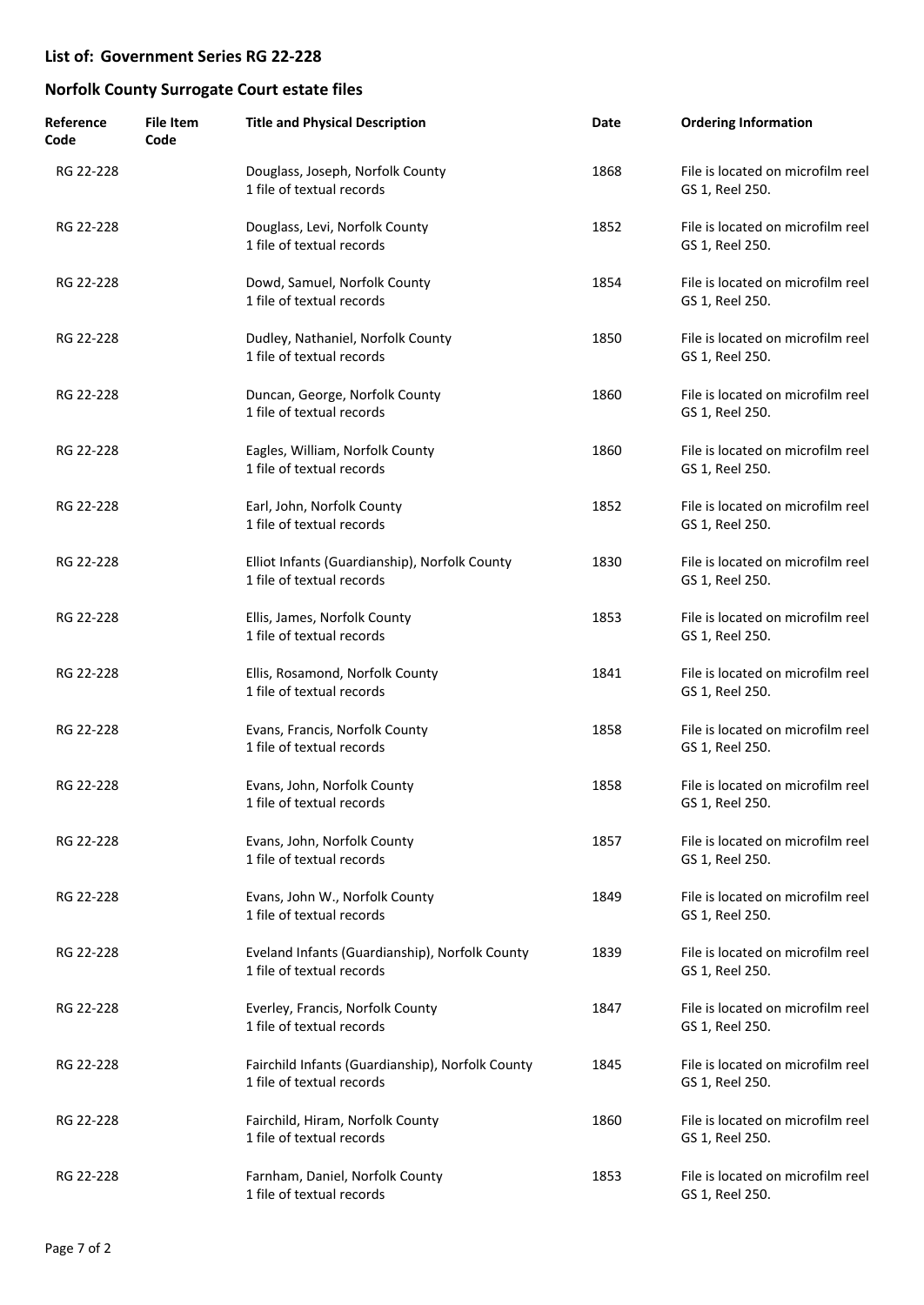| Reference<br>Code | <b>File Item</b><br>Code | <b>Title and Physical Description</b>                           | Date | <b>Ordering Information</b>                          |
|-------------------|--------------------------|-----------------------------------------------------------------|------|------------------------------------------------------|
| RG 22-228         |                          | Fera, John, Norfolk County<br>1 file of textual records         | 1843 | File is located on microfilm reel<br>GS 1, Reel 250. |
| RG 22-228         |                          | Finch, William, Norfolk County<br>1 file of textual records     | 1857 | File is located on microfilm reel<br>GS 1, Reel 250. |
| RG 22-228         |                          | Firman, Henry, Norfolk County<br>1 file of textual records      | 1857 | File is located on microfilm reel<br>GS 1, Reel 250. |
| RG 22-228         |                          | Firnham, Alfred, Norfolk County<br>1 file of textual records    | 1857 | File is located on microfilm reel<br>GS 1, Reel 250. |
| RG 22-228         |                          | Fischer, Samuel, Norfolk County<br>1 file of textual records    | 1858 | File is located on microfilm reel<br>GS 1, Reel 250. |
| RG 22-228         |                          | Fish, Allen, Norfolk County<br>1 file of textual records        | 1858 | File is located on microfilm reel<br>GS 1, Reel 250. |
| RG 22-228         |                          | Fisher, Donald, Norfolk County<br>1 file of textual records     | 1866 | File is located on microfilm reel<br>GS 1, Reel 250. |
| RG 22-228         |                          | Fisher, James, Norfolk County<br>1 file of textual records      | 1853 | File is located on microfilm reel<br>GS 1, Reel 250. |
| RG 22-228         |                          | Fonger, Rinear, Norfolk County<br>1 file of textual records     | 1857 | File is located on microfilm reel<br>GS 1, Reel 250. |
| RG 22-228         |                          | Force, Peter, Norfolk County<br>1 file of textual records       | 1849 | File is located on microfilm reel<br>GS 1, Reel 250. |
| RG 22-228         |                          | Foster, J. G. F., Norfolk County<br>1 file of textual records   | 1861 | File is located on microfilm reel<br>GS 1, Reel 250. |
| RG 22-228         |                          | Franklin, Isaac, Norfolk County<br>1 file of textual records    | 1858 | File is located on microfilm reel<br>GS 1, Reel 250. |
| RG 22-228         |                          | Freeman, Isaac, Norfolk County<br>1 file of textual records     | 1853 | File is located on microfilm reel<br>GS 1, Reel 250. |
| RG 22-228         |                          | Freeman, John, Norfolk County<br>1 file of textual records      | 1850 | File is located on microfilm reel<br>GS 1, Reel 250. |
| RG 22-228         |                          | Gardner, Robert, Norfolk County<br>1 file of textual records    | 1854 | File is located on microfilm reel<br>GS 1, Reel 250. |
| RG 22-228         |                          | Gerring, John, Norfolk County<br>1 file of textual records      | 1864 | File is located on microfilm reel<br>GS 1, Reel 250. |
| RG 22-228         |                          | Gibbon, Edward, Norfolk County<br>1 file of textual records     | 1847 | File is located on microfilm reel<br>GS 1, Reel 250. |
| RG 22-228         |                          | Gibson, Lieutenant, Norfolk County<br>1 file of textual records | 1843 | File is located on microfilm reel<br>GS 1, Reel 250. |
| RG 22-228         |                          | Gilbert, John, Norfolk County<br>1 file of textual records      | 1855 | File is located on microfilm reel<br>GS 1, Reel 250. |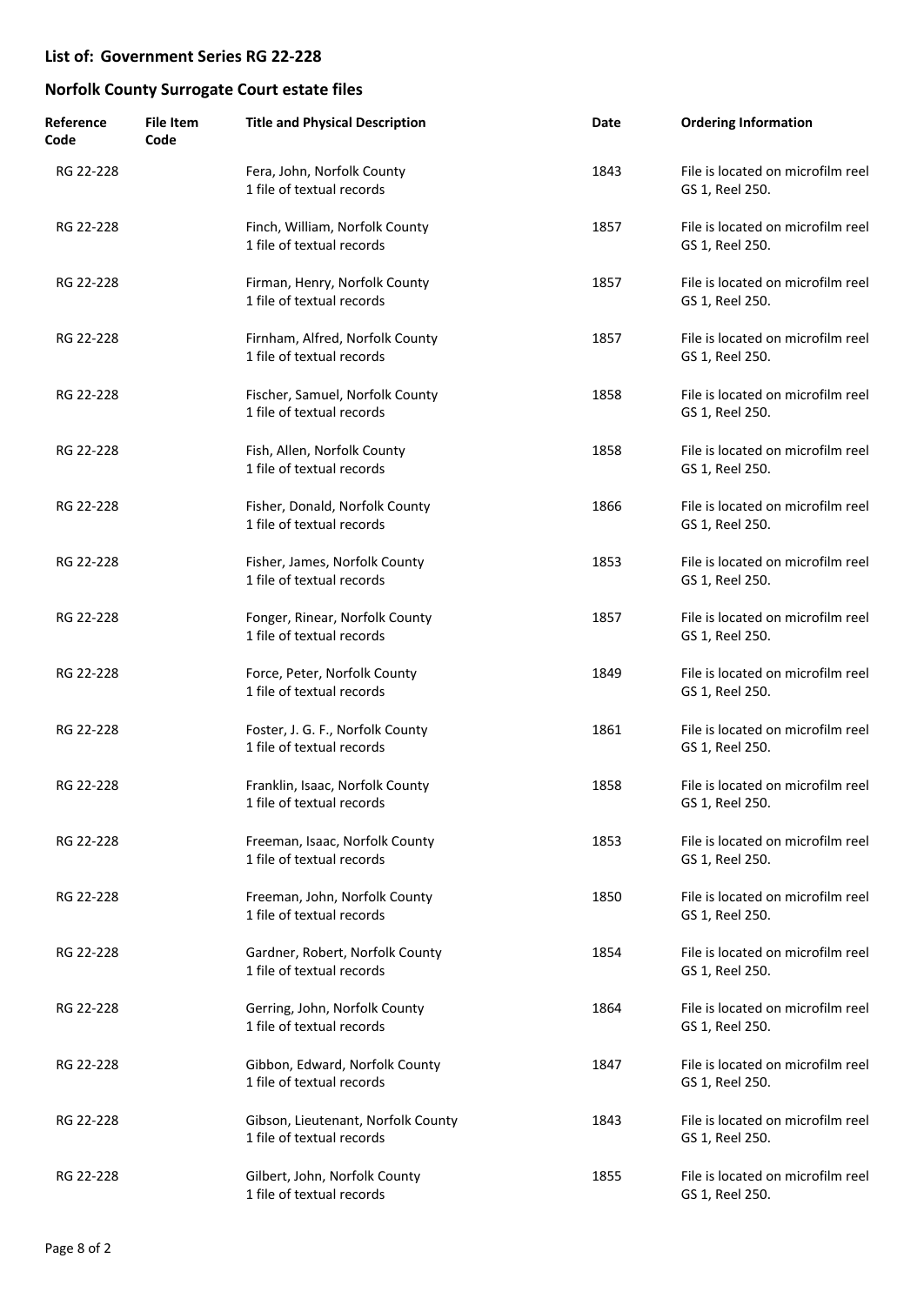| Reference<br>Code | <b>File Item</b><br>Code | <b>Title and Physical Description</b>                                       | Date | <b>Ordering Information</b>                          |
|-------------------|--------------------------|-----------------------------------------------------------------------------|------|------------------------------------------------------|
| RG 22-228         |                          | Gillett, Calvin, Norfolk County<br>1 file of textual records                | 1864 | File is located on microfilm reel<br>GS 1, Reel 250. |
| RG 22-228         |                          | Gilroy, George, Norfolk County<br>1 file of textual records                 | 1853 | File is located on microfilm reel<br>GS 1, Reel 250. |
| RG 22-228         |                          | Goble, Jacob, Norfolk County<br>1 file of textual records                   | 1864 | File is located on microfilm reel<br>GS 1, Reel 250. |
| RG 22-228         |                          | Green, Bramon, Norfolk County<br>1 file of textual records                  | 1858 | File is located on microfilm reel<br>GS 1, Reel 250. |
| RG 22-228         |                          | Green, Reuben, Norfolk County<br>1 file of textual records                  | 1854 | File is located on microfilm reel<br>GS 1, Reel 250. |
| RG 22-228         |                          | Gustin, Charles, Norfolk County<br>1 file of textual records                | 1867 | File is located on microfilm reel<br>GS 1, Reel 250. |
| RG 22-228         |                          | Guthrie, Alexander, Norfolk County<br>1 file of textual records             | 1864 | File is located on microfilm reel<br>GS 1, Reel 250. |
| RG 22-228         |                          | Hagan Infants (Guardianship), Norfolk County<br>1 file of textual records   | 1859 | File is located on microfilm reel<br>GS 1, Reel 250. |
| RG 22-228         |                          | Hagerman, Daniel, Norfolk County<br>1 file of textual records               | 1860 | File is located on microfilm reel<br>GS 1, Reel 250. |
| RG 22-228         |                          | Hagerman, Margaret, Norfolk County<br>1 file of textual records             | 1863 | File is located on microfilm reel<br>GS 1, Reel 250. |
| RG 22-228         |                          | Hagerman, Philip, Norfolk County<br>1 file of textual records               | 1856 | File is located on microfilm reel<br>GS 1, Reel 250. |
| RG 22-228         |                          | Hagerman, William, Norfolk County<br>1 file of textual records              | 1854 | File is located on microfilm reel<br>GS 1, Reel 250. |
| RG 22-228         |                          | Hambridge, John, Norfolk County<br>1 file of textual records                | 1865 | File is located on microfilm reel<br>GS 1, Reel 250. |
| RG 22-228         |                          | Hammond, William, Norfolk County<br>1 file of textual records               | 1856 | File is located on microfilm reel<br>GS 1, Reel 250. |
| RG 22-228         |                          | Hasen, John, Norfolk County<br>1 file of textual records                    | 1840 | File is located on microfilm reel<br>GS 1, Reel 250. |
| RG 22-228         |                          | Hasley, Francis, Norfolk County<br>1 file of textual records                | 1867 | File is located on microfilm reel<br>GS 1, Reel 250. |
| RG 22-228         |                          | Haviland, John (Guardianship), Norfolk County<br>1 file of textual records  | 1848 | File is located on microfilm reel<br>GS 1, Reel 250. |
| RG 22-228         |                          | Haviland, John, Norfolk County<br>1 file of textual records                 | 1845 | File is located on microfilm reel<br>GS 1, Reel 250. |
| RG 22-228         |                          | Hayward Infants (Guardianship), Norfolk County<br>1 file of textual records | 1866 | File is located on microfilm reel<br>GS 1, Reel 250. |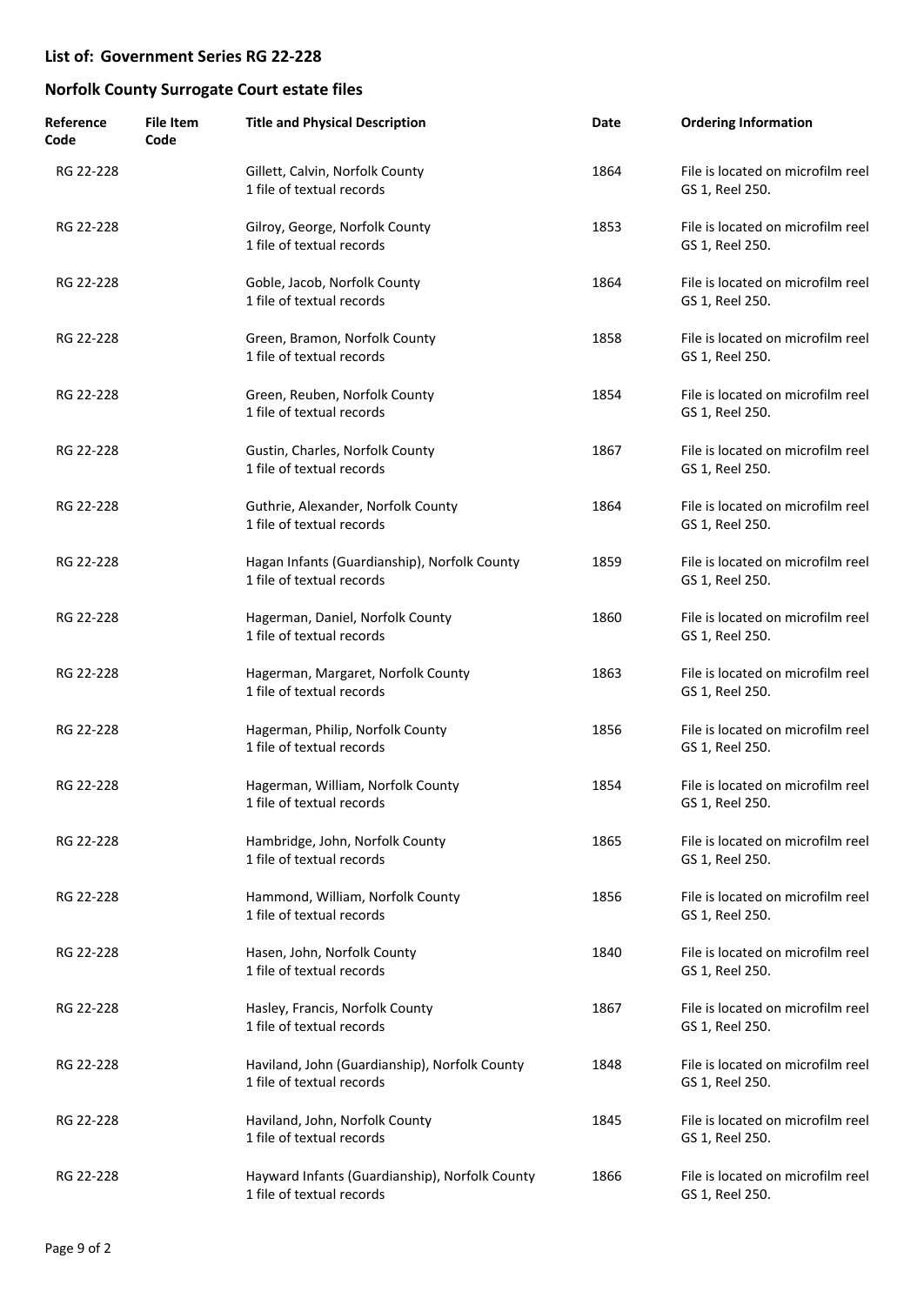| Reference<br>Code | <b>File Item</b><br>Code | <b>Title and Physical Description</b>                                      | Date | <b>Ordering Information</b>                          |
|-------------------|--------------------------|----------------------------------------------------------------------------|------|------------------------------------------------------|
| RG 22-228         |                          | Hazen, Daniel, Norfolk County<br>1 file of textual records                 | 1843 | File is located on microfilm reel<br>GS 1, Reel 250. |
| RG 22-228         |                          | Hazen Infants (Guardianship), Norfolk County<br>1 file of textual records  | 1868 | File is located on microfilm reel<br>GS 1, Reel 250. |
| RG 22-228         |                          | Heath, John, Norfolk County<br>1 file of textual records                   | 1855 | File is located on microfilm reel<br>GS 1, Reel 250. |
| RG 22-228         |                          | Hellyre, Robert, Norfolk County<br>1 file of textual records               | 1854 | File is located on microfilm reel<br>GS 1, Reel 250. |
| RG 22-228         |                          | Hendershot, Martha, Norfolk County<br>1 file of textual records            | 1855 | File is located on microfilm reel<br>GS 1, Reel 250. |
| RG 22-228         |                          | Herron Infants (Guardianship), Norfolk County<br>1 file of textual records | 1859 | File is located on microfilm reel<br>GS 1, Reel 250. |
| RG 22-228         |                          | Hewitt, John, Norfolk County<br>1 file of textual records                  | 1853 | File is located on microfilm reel<br>GS 1, Reel 250. |
| RG 22-228         |                          | Hicks Infants (Guardianship), Norfolk County<br>1 file of textual records  | 1858 | File is located on microfilm reel<br>GS 1, Reel 250. |
| RG 22-228         |                          | Hilliker, Benjamin, Norfolk County<br>1 file of textual records            | 1863 | File is located on microfilm reel<br>GS 1, Reel 250. |
| RG 22-228         |                          | Hilliker, Elisha, Norfolk County<br>1 file of textual records              | 1865 | File is located on microfilm reel<br>GS 1, Reel 250. |
| RG 22-228         |                          | Hilliker, Thomas, Norfolk County<br>1 file of textual records              | 1864 | File is located on microfilm reel<br>GS 1, Reel 250. |
| RG 22-228         |                          | Hoeber, Michael, Norfolk County<br>1 file of textual records               | 1855 | File is located on microfilm reel<br>GS 1, Reel 250. |
| RG 22-228         |                          | Hoggan, James, Norfolk County<br>1 file of textual records                 | 1853 | File is located on microfilm reel<br>GS 1, Reel 250. |
| RG 22-228         |                          | Hooker, James, Norfolk County<br>1 file of textual records                 | 1856 | File is located on microfilm reel<br>GS 1, Reel 250. |
| RG 22-228         |                          | Hoover, Titus, Norfolk County<br>1 file of textual records                 | 1847 | File is located on microfilm reel<br>GS 1, Reel 250. |
| RG 22-228         |                          | Hough, Derastus, Norfolk County<br>1 file of textual records               | 1857 | File is located on microfilm reel<br>GS 1, Reel 250. |
| RG 22-228         |                          | Howell, Henry, Norfolk County<br>1 file of textual records                 | 1869 | File is located on microfilm reel<br>GS 1, Reel 250. |
| RG 22-228         |                          | Howey, Daniel, Norfolk County<br>1 file of textual records                 | 1857 | File is located on microfilm reel<br>GS 1, Reel 250. |
| RG 22-228         |                          | Hunter, Hugh, Norfolk County<br>1 file of textual records                  | 1855 | File is located on microfilm reel<br>GS 1, Reel 250. |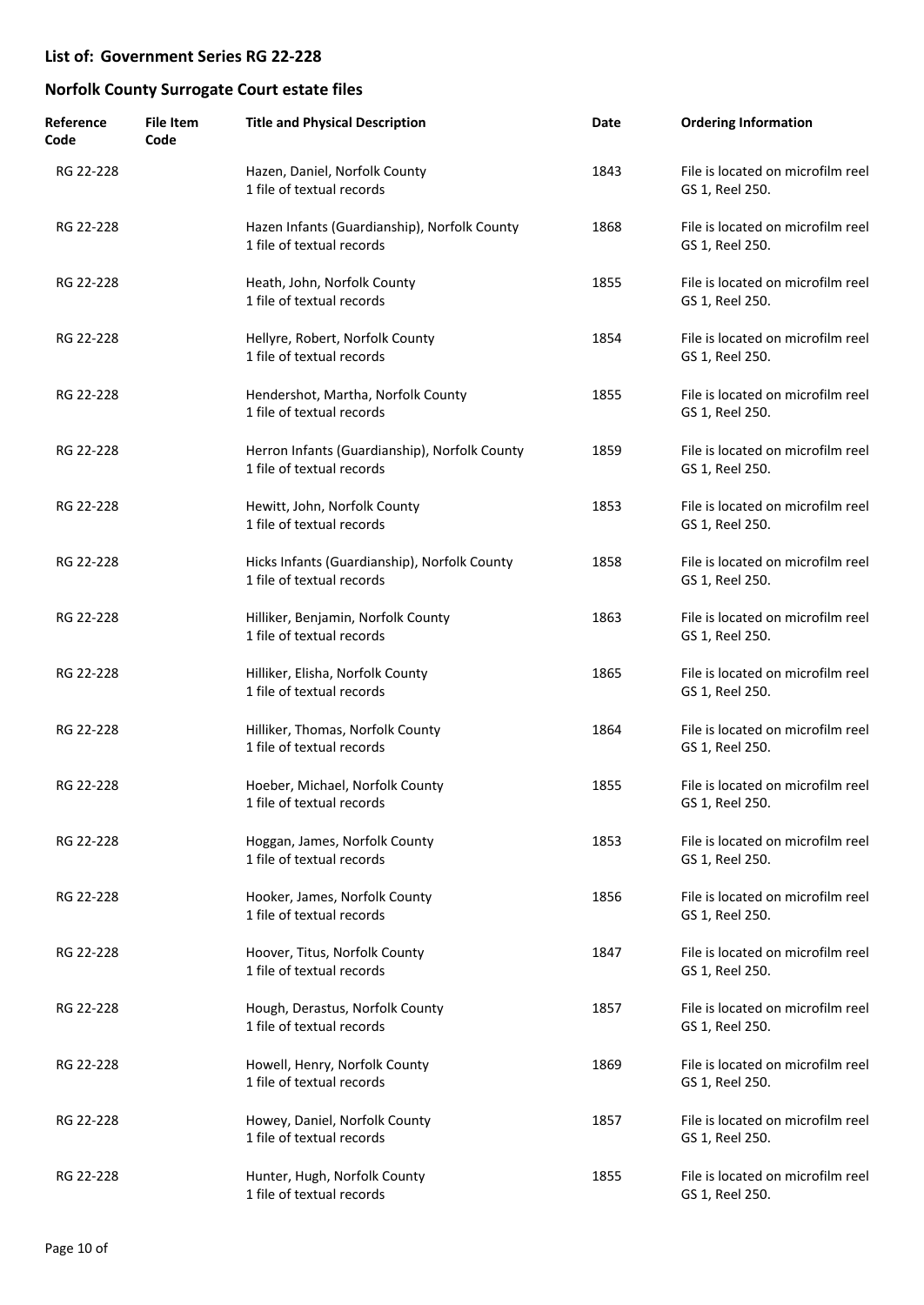| Reference<br>Code | <b>File Item</b><br>Code | <b>Title and Physical Description</b>                           | Date | <b>Ordering Information</b>                          |
|-------------------|--------------------------|-----------------------------------------------------------------|------|------------------------------------------------------|
| RG 22-228         |                          | Hunter, John, Norfolk County<br>1 file of textual records       | 1854 | File is located on microfilm reel<br>GS 1, Reel 250. |
| RG 22-228         |                          | Hunter, Walter, Norfolk County<br>1 file of textual records     | 1859 | File is located on microfilm reel<br>GS 1, Reel 250. |
| RG 22-228         |                          | Hutchinson, George, Norfolk County<br>1 file of textual records | 1864 | File is located on microfilm reel<br>GS 1, Reel 250. |
| RG 22-228         |                          | Innes, Alexander, Norfolk County<br>1 file of textual records   | 1860 | File is located on microfilm reel<br>GS 1, Reel 250. |
| RG 22-228         |                          | Innes, William, Norfolk County<br>1 file of textual records     | 1851 | File is located on microfilm reel<br>GS 1, Reel 250. |
| RG 22-228         |                          | Jackson, James, Norfolk County<br>1 file of textual records     | 1852 | File is located on microfilm reel<br>GS 1, Reel 250. |
| RG 22-228         |                          | Jamieson, Robert, Norfolk County<br>1 file of textual records   | 1852 | File is located on microfilm reel<br>GS 1, Reel 250. |
| RG 22-228         |                          | Jardine, John, Norfolk County<br>1 file of textual records      | 1846 | File is located on microfilm reel<br>GS 1, Reel 250. |
| RG 22-228         |                          | Jefferson, William, Norfolk County<br>1 file of textual records | 1864 | File is located on microfilm reel<br>GS 1, Reel 250. |
| RG 22-228         |                          | Jeffrey, David, Norfolk County<br>1 file of textual records     | 1856 | File is located on microfilm reel<br>GS 1, Reel 250. |
| RG 22-228         |                          | Johnson, Charles, Norfolk County<br>1 file of textual records   | 1846 | File is located on microfilm reel<br>GS 1, Reel 250. |
| RG 22-228         |                          | Johnson, John, Norfolk County<br>1 file of textual records      | 1859 | File is located on microfilm reel<br>GS 1, Reel 250. |
| RG 22-228         |                          | Johnson, Lawrence, Norfolk County<br>1 file of textual records  | 1844 | File is located on microfilm reel<br>GS 1, Reel 250. |
| RG 22-228         |                          | Jordan, James, Norfolk County<br>1 file of textual records      | 1862 | File is located on microfilm reel<br>GS 1, Reel 250. |
| RG 22-228         |                          | Kemp, James, Norfolk County<br>1 file of textual records        | 1861 | File is located on microfilm reel<br>GS 1, Reel 250. |
| RG 22-228         |                          | Kent, George, Norfolk County<br>1 file of textual records       | 1850 | File is located on microfilm reel<br>GS 1, Reel 250. |
| RG 22-228         |                          | Killmaster, John, Norfolk County<br>1 file of textual records   | 1861 | File is located on microfilm reel<br>GS 1, Reel 250. |
| RG 22-228         |                          | Kincaid, William, Norfolk County<br>1 file of textual records   | 1866 | File is located on microfilm reel<br>GS 1, Reel 250. |
| RG 22-228         |                          | Knowles, Robert, Norfolk County<br>1 file of textual records    | 1862 | File is located on microfilm reel<br>GS 1, Reel 250. |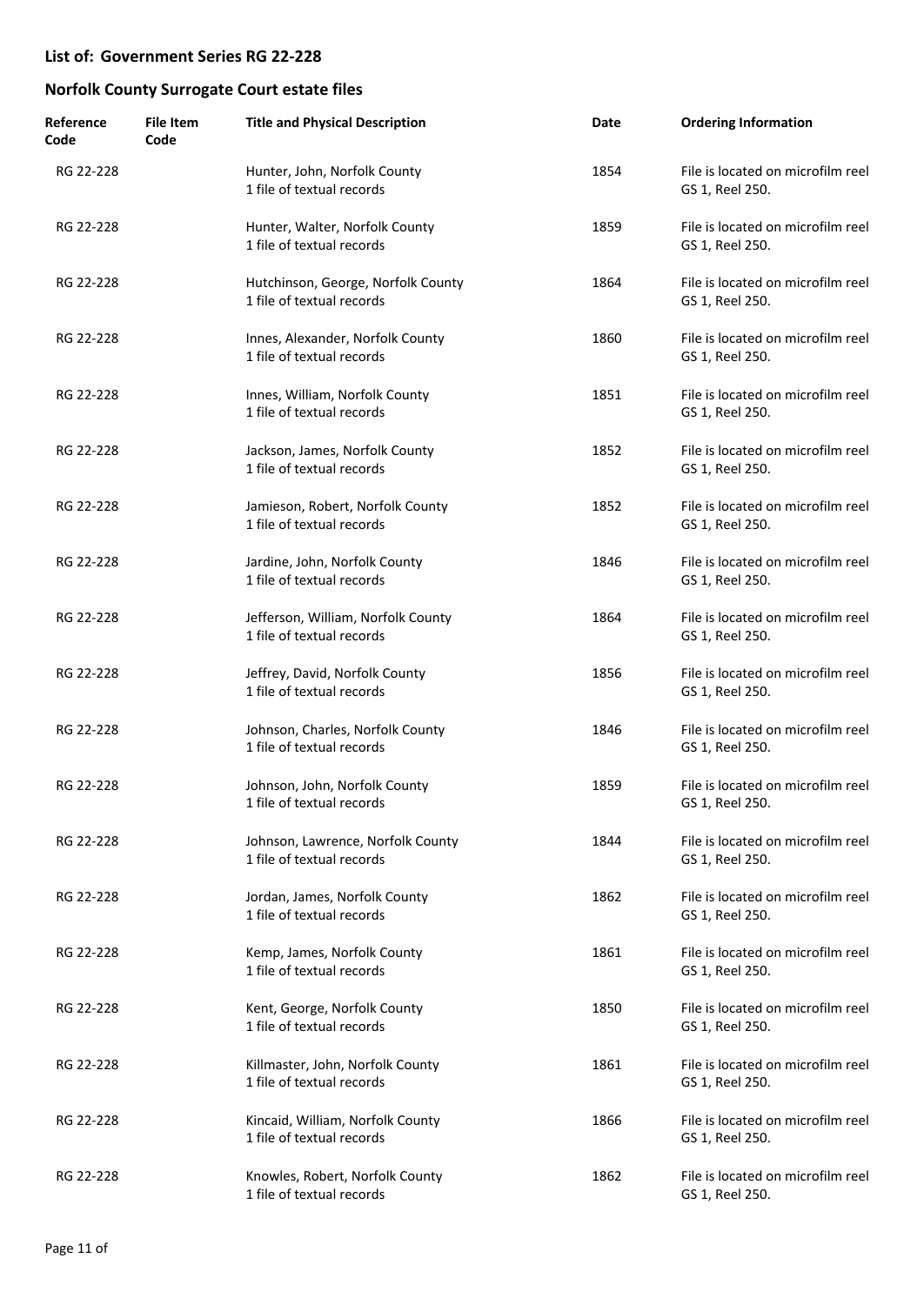| Reference<br>Code | <b>File Item</b><br>Code | <b>Title and Physical Description</b>                                     | Date | <b>Ordering Information</b>                          |
|-------------------|--------------------------|---------------------------------------------------------------------------|------|------------------------------------------------------|
| RG 22-228         |                          | Lailey, Thomas, Norfolk County<br>1 file of textual records               | 1867 | File is located on microfilm reel<br>GS 1, Reel 250. |
| RG 22-228         |                          | Lamb, Richard, Norfolk County<br>1 file of textual records                | 1864 | File is located on microfilm reel<br>GS 1, Reel 250. |
| RG 22-228         |                          | Lanning, Robert, Norfolk County<br>1 file of textual records              | 1856 | File is located on microfilm reel<br>GS 1, Reel 250. |
| RG 22-228         |                          | Lawson, Joseph, Norfolk County<br>1 file of textual records               | 1865 | File is located on microfilm reel<br>GS 1, Reel 250. |
| RG 22-228         |                          | Leisk, Samuel, Norfolk County<br>1 file of textual records                | 1865 | File is located on microfilm reel<br>GS 1, Reel 250. |
| RG 22-228         |                          | Leisk, Samuel (Guardianship), Norfolk County<br>1 file of textual records | 1865 | File is located on microfilm reel<br>GS 1, Reel 250. |
| RG 22-228         |                          | Lemon, Isaac, Norfolk County<br>1 file of textual records                 | 1865 | File is located on microfilm reel<br>GS 1, Reel 250. |
| RG 22-228         |                          | Lemon, John, Norfolk County<br>1 file of textual records                  | 1864 | File is located on microfilm reel<br>GS 1, Reel 250. |
| RG 22-228         |                          | Lester, David, Norfolk County<br>1 file of textual records                | 1857 | File is located on microfilm reel<br>GS 1, Reel 250. |
| RG 22-228         |                          | Letterman, Katherine, Norfolk County<br>1 file of textual records         | 1867 | File is located on microfilm reel<br>GS 1, Reel 250. |
| RG 22-228         |                          | Letterman, Richard, Norfolk County<br>1 file of textual records           | 1849 | File is located on microfilm reel<br>GS 1, Reel 250. |
| RG 22-228         |                          | Leverick, John, Norfolk County<br>1 file of textual records               | 1863 | File is located on microfilm reel<br>GS 1, Reel 250. |
| RG 22-228         |                          | Leverick, John, Norfolk County<br>1 file of textual records               | 1861 | File is located on microfilm reel<br>GS 1, Reel 250. |
| RG 22-228         |                          | Lewis, Vesta, Norfolk County<br>1 file of textual records                 | 1859 | File is located on microfilm reel<br>GS 1, Reel 250. |
| RG 22-228         |                          | Lewis, William, Norfolk County<br>1 file of textual records               | 1849 | File is located on microfilm reel<br>GS 1, Reel 250. |
| RG 22-228         |                          | Loftus, Michael, Norfolk County<br>1 file of textual records              | 1865 | File is located on microfilm reel<br>GS 1, Reel 250. |
| RG 22-228         |                          | Louks, Eli, Norfolk County<br>1 file of textual records                   | 1849 | File is located on microfilm reel<br>GS 1, Reel 250. |
| RG 22-228         |                          | Louks, William, Norfolk County<br>1 file of textual records               | 1857 | File is located on microfilm reel<br>GS 1, Reel 250. |
| RG 22-228         |                          | Low, William, Norfolk County<br>1 file of textual records                 | 1867 | File is located on microfilm reel<br>GS 1, Reel 250. |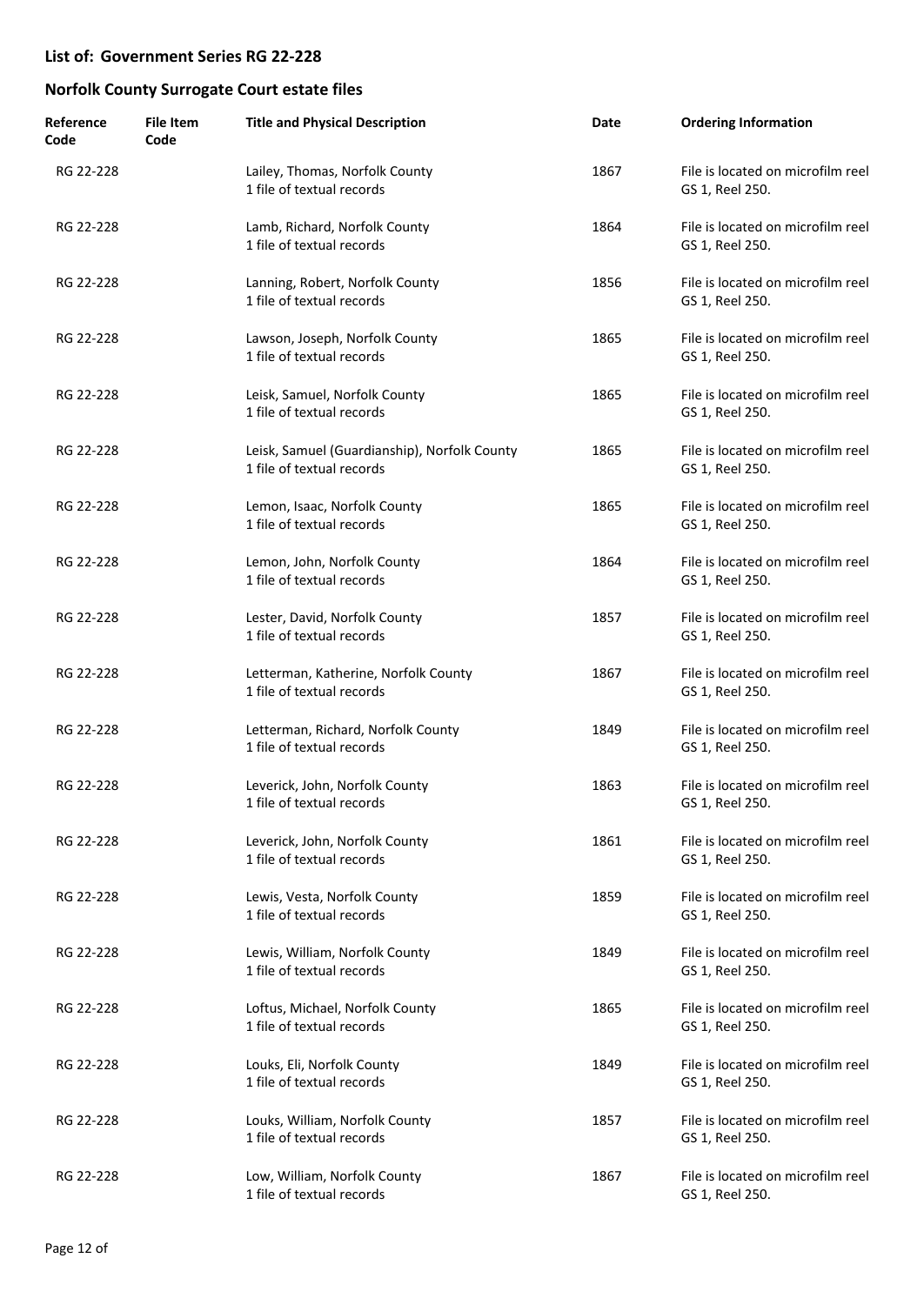| Reference<br>Code | <b>File Item</b><br>Code | <b>Title and Physical Description</b>                          | Date | <b>Ordering Information</b>                          |
|-------------------|--------------------------|----------------------------------------------------------------|------|------------------------------------------------------|
| RG 22-228         |                          | Lymburner, Andrew, Norfolk County<br>1 file of textual records | 1868 | File is located on microfilm reel<br>GS 1, Reel 250. |
| RG 22-228         |                          | Mabee, Landrine, Norfolk County<br>1 file of textual records   | 1865 | File is located on microfilm reel<br>GS 1, Reel 250. |
| RG 22-228         |                          | Mabel, John, Norfolk County<br>1 file of textual records       | 1856 | File is located on microfilm reel<br>GS 1, Reel 250. |
| RG 22-228         |                          | Major, Robert, Norfolk County<br>1 file of textual records     | 1867 | File is located on microfilm reel<br>GS 1, Reel 250. |
| RG 22-228         |                          | Malcolm, Charles, Norfolk County<br>1 file of textual records  | 1852 | File is located on microfilm reel<br>GS 1, Reel 250. |
| RG 22-228         |                          | Malcolm, Lewis, Norfolk County<br>1 file of textual records    | 1867 | File is located on microfilm reel<br>GS 1, Reel 250. |
| RG 22-228         |                          | Manary, Robert, Norfolk County<br>1 file of textual records    | 1864 | File is located on microfilm reel<br>GS 1, Reel 250. |
| RG 22-228         |                          | Mann, Lewis, Norfolk County<br>1 file of textual records       | 1860 | File is located on microfilm reel<br>GS 1, Reel 250. |
| RG 22-228         |                          | Mann, Nathan, Norfolk County<br>1 file of textual records      | 1844 | File is located on microfilm reel<br>GS 1, Reel 250. |
| RG 22-228         |                          | Manwell, Amos, Norfolk County<br>1 file of textual records     | 1843 | File is located on microfilm reel<br>GS 1, Reel 250. |
| RG 22-228         |                          | Marlatt, Nathan, Norfolk County<br>1 file of textual records   | 1848 | File is located on microfilm reel<br>GS 1, Reel 250. |
| RG 22-228         |                          | Martin, Norman, Norfolk County<br>1 file of textual records    | 1860 | File is located on microfilm reel<br>GS 1, Reel 250. |
| RG 22-228         |                          | Maskelyne, Mary, Norfolk County<br>1 file of textual records   | 1864 | File is located on microfilm reel<br>GS 1, Reel 250. |
| RG 22-228         |                          | Mason, William, Norfolk County<br>1 file of textual records    | 1863 | File is located on microfilm reel<br>GS 1, Reel 250. |
| RG 22-228         |                          | Massecar, Aaron, Norfolk County<br>1 file of textual records   | 1858 | File is located on microfilm reel<br>GS 1, Reel 250. |
| RG 22-228         |                          | Massecar, William, Norfolk County<br>1 file of textual records | 1867 | File is located on microfilm reel<br>GS 1, Reel 250. |
| RG 22-228         |                          | Matthews, John, Norfolk County<br>1 file of textual records    | 1864 | File is located on microfilm reel<br>GS 1, Reel 250. |
| RG 22-228         |                          | Matthews, Walter, Norfolk County<br>1 file of textual records  | 1864 | File is located on microfilm reel<br>GS 1, Reel 250. |
| RG 22-228         |                          | Mattice, William, Norfolk County<br>1 file of textual records  | 1860 | File is located on microfilm reel<br>GS 1, Reel 250. |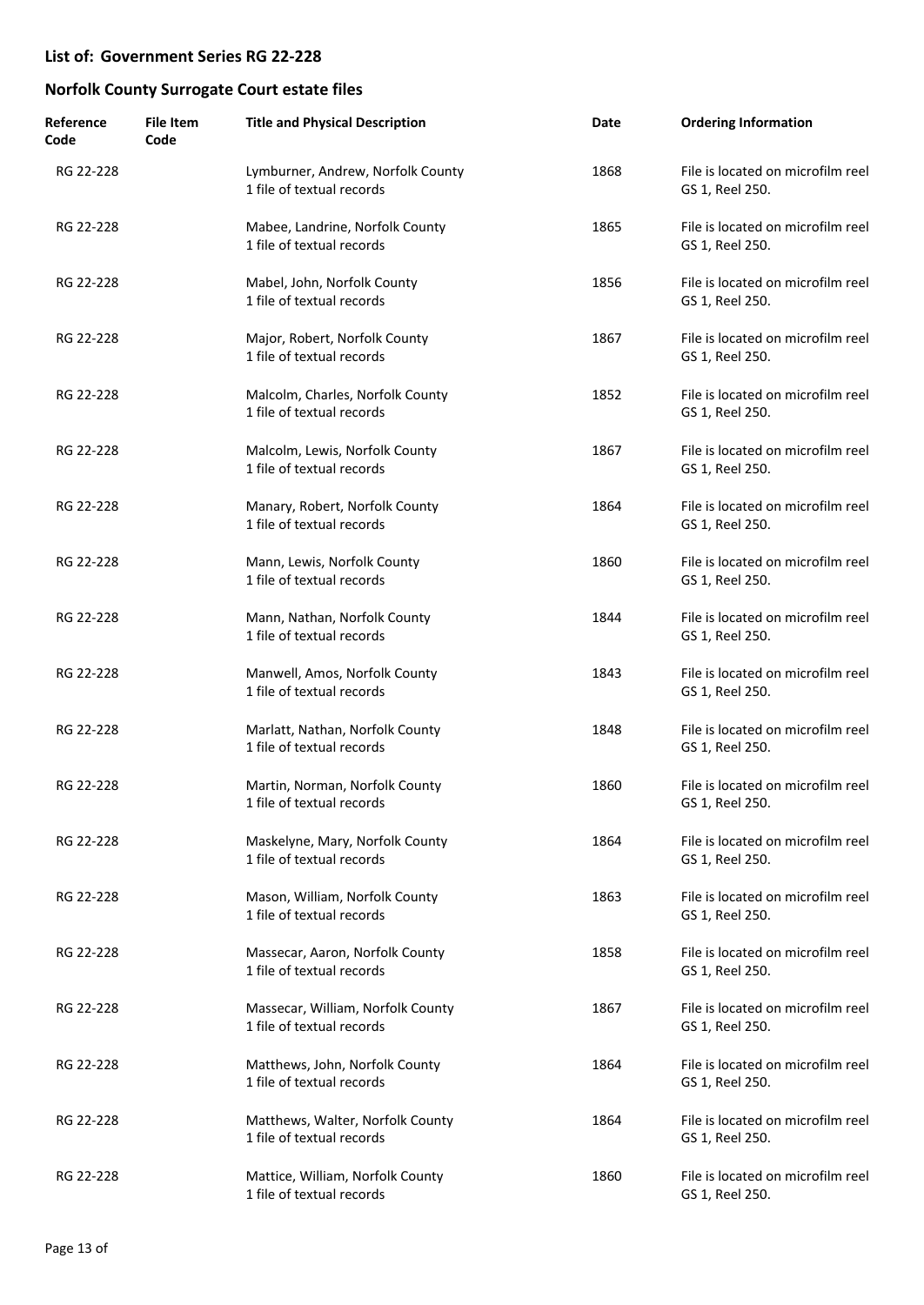| Reference<br>Code | <b>File Item</b><br>Code | <b>Title and Physical Description</b>                        | Date | <b>Ordering Information</b>                          |
|-------------------|--------------------------|--------------------------------------------------------------|------|------------------------------------------------------|
| RG 22-228         |                          | Mead, Richard, Norfolk County<br>1 file of textual records   | 1864 | File is located on microfilm reel<br>GS 1, Reel 250. |
| RG 22-228         |                          | Measham, John, Norfolk County<br>1 file of textual records   | 1848 | File is located on microfilm reel<br>GS 1, Reel 250. |
| RG 22-228         |                          | Meek, Robert, Norfolk County<br>1 file of textual records    | 1850 | File is located on microfilm reel<br>GS 1, Reel 250. |
| RG 22-228         |                          | Merritt, Isaac, Norfolk County<br>1 file of textual records  | 1853 | File is located on microfilm reel<br>GS 1, Reel 250. |
| RG 22-228         |                          | Milburne, Henry, Norfolk County<br>1 file of textual records | 1849 | File is located on microfilm reel<br>GS 1, Reel 250. |
| RG 22-228         |                          | Mitchill, Ann, Norfolk County<br>1 file of textual records   | 1863 | File is located on microfilm reel<br>GS 1, Reel 250. |
| RG 22-228         |                          | Mitchill, John, Norfolk County<br>1 file of textual records  | 1861 | File is located on microfilm reel<br>GS 1, Reel 250. |
| RG 22-228         |                          | Monro, Sarah, Norfolk County<br>1 file of textual records    | 1854 | File is located on microfilm reel<br>GS 1, Reel 250. |
| RG 22-228         |                          | Montrose, Peter, Norfolk County<br>1 file of textual records | 1840 | File is located on microfilm reel<br>GS 1, Reel 250. |
| RG 22-228         |                          | Montross, Levi, Norfolk County<br>1 file of textual records  | 1856 | File is located on microfilm reel<br>GS 1, Reel 250. |
| RG 22-228         |                          | Moore, Edward, Norfolk County<br>1 file of textual records   | 1863 | File is located on microfilm reel<br>GS 1, Reel 250. |
| RG 22-228         |                          | Moore, Richard, Norfolk County<br>1 file of textual records  | 1864 | File is located on microfilm reel<br>GS 1, Reel 250. |
| RG 22-228         |                          | Morris, Isaac, Norfolk County<br>1 file of textual records   | 1853 | File is located on microfilm reel<br>GS 1, Reel 250. |
| RG 22-228         |                          | Mosher, Daniel, Norfolk County<br>1 file of textual records  | 1851 | File is located on microfilm reel<br>GS 1, Reel 251. |
| RG 22-228         |                          | Mulkins, Thomas, Norfolk County<br>1 file of textual records | 1856 | File is located on microfilm reel<br>GS 1, Reel 251. |
| RG 22-228         |                          | Murphy, Arthur, Norfolk County<br>1 file of textual records  | 1857 | File is located on microfilm reel<br>GS 1, Reel 251. |
| RG 22-228         |                          | Murphy, James, Norfolk County<br>1 file of textual records   | 1849 | File is located on microfilm reel<br>GS 1, Reel 251. |
| RG 22-228         |                          | Murphy, John, Norfolk County<br>1 file of textual records    | 1854 | File is located on microfilm reel<br>GS 1, Reel 251. |
| RG 22-228         |                          | McBride, Thomas, Norfolk County<br>1 file of textual records | 1861 | File is located on microfilm reel<br>GS 1, Reel 251. |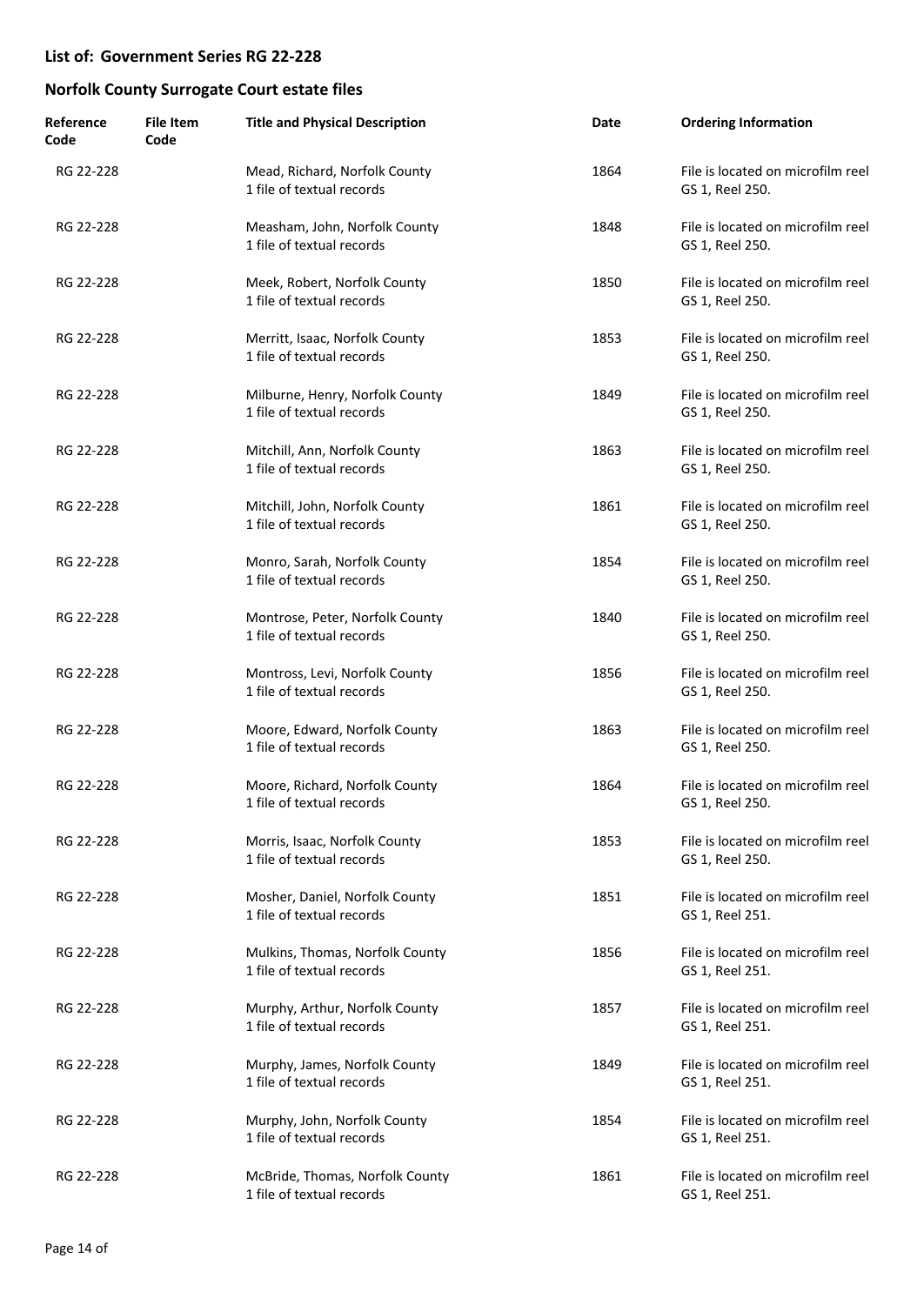| Reference<br>Code | <b>File Item</b><br>Code | <b>Title and Physical Description</b>                           | Date | <b>Ordering Information</b>                          |
|-------------------|--------------------------|-----------------------------------------------------------------|------|------------------------------------------------------|
| RG 22-228         |                          | McBurney, David, Norfolk County<br>1 file of textual records    | 1849 | File is located on microfilm reel<br>GS 1, Reel 251. |
| RG 22-228         |                          | McCall, Daniel, Norfolk County<br>1 file of textual records     | 1854 | File is located on microfilm reel<br>GS 1, Reel 251. |
| RG 22-228         |                          | McCall, Duncan, Norfolk County<br>1 file of textual records     | 1862 | File is located on microfilm reel<br>GS 1, Reel 251. |
| RG 22-228         |                          | McCall, John, Norfolk County<br>1 file of textual records       | 1839 | File is located on microfilm reel<br>GS 1, Reel 251. |
| RG 22-228         |                          | McCoy, James, Norfolk County<br>1 file of textual records       | 1850 | File is located on microfilm reel<br>GS 1, Reel 251. |
| RG 22-228         |                          | McCracken, William, Norfolk County<br>1 file of textual records | 1850 | File is located on microfilm reel<br>GS 1, Reel 251. |
| RG 22-228         |                          | McDonnell, Robert, Norfolk County<br>1 file of textual records  | 1838 | File is located on microfilm reel<br>GS 1, Reel 251. |
| RG 22-228         |                          | McIntosh, Daniel, Norfolk County<br>1 file of textual records   | 1866 | File is located on microfilm reel<br>GS 1, Reel 251. |
| RG 22-228         |                          | McKay, Adam, Norfolk County<br>1 file of textual records        | 1852 | File is located on microfilm reel<br>GS 1, Reel 251. |
| RG 22-228         |                          | McKim, Thomas, Norfolk County<br>1 file of textual records      | 1860 | File is located on microfilm reel<br>GS 1, Reel 251. |
| RG 22-228         |                          | McLennan, Andrew, Norfolk County<br>1 file of textual records   | 1856 | File is located on microfilm reel<br>GS 1, Reel 251. |
| RG 22-228         |                          | McLennan, Donald, Norfolk County<br>1 file of textual records   | 1856 | File is located on microfilm reel<br>GS 1, Reel 251. |
| RG 22-228         |                          | McMichael, George, Norfolk County<br>1 file of textual records  | 1857 | File is located on microfilm reel<br>GS 1, Reel 251. |
| RG 22-228         |                          | McMichael, James, Norfolk County<br>1 file of textual records   | 1844 | File is located on microfilm reel<br>GS 1, Reel 251. |
| RG 22-228         |                          | McMichael, William, Norfolk County<br>1 file of textual records | 1865 | File is located on microfilm reel<br>GS 1, Reel 251. |
| RG 22-228         |                          | McNamee, Thomas, Norfolk County<br>1 file of textual records    | 1857 | File is located on microfilm reel<br>GS 1, Reel 251. |
| RG 22-228         |                          | McNeilledge, Ann, Norfolk County<br>1 file of textual records   | 1852 | File is located on microfilm reel<br>GS 1, Reel 251. |
| RG 22-228         |                          | McNeilledge, Colin, Norfolk County<br>1 file of textual records | 1839 | File is located on microfilm reel<br>GS 1, Reel 251. |
| RG 22-228         |                          | McNeilly, Samuel, Norfolk County<br>1 file of textual records   | 1866 | File is located on microfilm reel<br>GS 1, Reel 251. |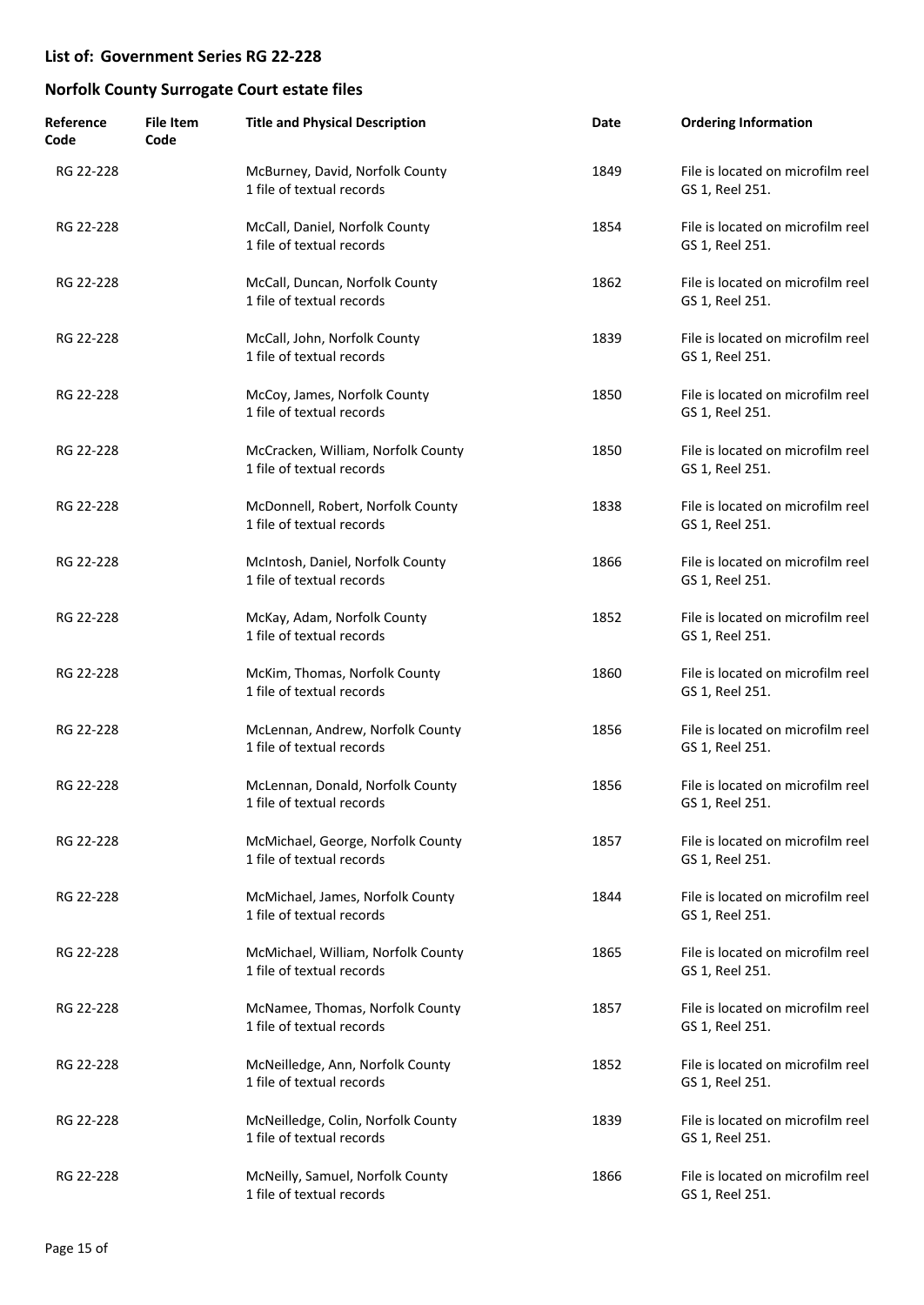| Reference<br>Code | <b>File Item</b><br>Code | <b>Title and Physical Description</b>                              | Date | <b>Ordering Information</b>                          |
|-------------------|--------------------------|--------------------------------------------------------------------|------|------------------------------------------------------|
| RG 22-228         |                          | McQueen, Daniel, Norfolk County<br>1 file of textual records       | 1854 | File is located on microfilm reel<br>GS 1, Reel 251. |
| RG 22-228         |                          | McQueen, Hugh, Norfolk County<br>1 file of textual records         | 1868 | File is located on microfilm reel<br>GS 1, Reel 251. |
| RG 22-228         |                          | Nelles, Joseph, Norfolk County<br>1 file of textual records        | 1841 | File is located on microfilm reel<br>GS 1, Reel 251. |
| RG 22-228         |                          | Nelles, William, Norfolk County<br>1 file of textual records       | 1864 | File is located on microfilm reel<br>GS 1, Reel 251. |
| RG 22-228         |                          | Newkirk, Peter, Norfolk County<br>1 file of textual records        | 1853 | File is located on microfilm reel<br>GS 1, Reel 251. |
| RG 22-228         |                          | Nickerson, Eleazer, Norfolk County<br>1 file of textual records    | 1862 | File is located on microfilm reel<br>GS 1, Reel 251. |
| RG 22-228         |                          | Oakes, James, Norfolk County<br>1 file of textual records          | 1856 | File is located on microfilm reel<br>GS 1, Reel 251. |
| RG 22-228         |                          | Oakes, Samuel, Norfolk County<br>1 file of textual records         | 1867 | File is located on microfilm reel<br>GS 1, Reel 251. |
| RG 22-228         |                          | O'Carr, Peter, Norfolk County<br>1 file of textual records         | 1857 | File is located on microfilm reel<br>GS 1, Reel 251. |
| RG 22-228         |                          | Ogdens, John, Norfolk County<br>1 file of textual records          | 1842 | File is located on microfilm reel<br>GS 1, Reel 251. |
| RG 22-228         |                          | Olds, Archibald, Norfolk County<br>1 file of textual records       | 1859 | File is located on microfilm reel<br>GS 1, Reel 251. |
| RG 22-228         |                          | Olds, George, Norfolk County<br>1 file of textual records          | 1868 | File is located on microfilm reel<br>GS 1, Reel 251. |
| RG 22-228         |                          | Olmstead, William, Norfolk County<br>1 file of textual records     | 1857 | File is located on microfilm reel<br>GS 1, Reel 251. |
| RG 22-228         |                          | Omstead, George, Norfolk County<br>1 file of textual records       | 1859 | File is located on microfilm reel<br>GS 1, Reel 251. |
| RG 22-228         |                          | Omstead, Israel, Norfolk County<br>1 file of textual records       | 1863 | File is located on microfilm reel<br>GS 1, Reel 251. |
| RG 22-228         |                          | Osborne, Levi, Norfolk County<br>1 file of textual records         | 1857 | File is located on microfilm reel<br>GS 1, Reel 251. |
| RG 22-228         |                          | Ostrander, Isaac, Norfolk County<br>1 file of textual records      | 1862 | File is located on microfilm reel<br>GS 1, Reel 251. |
| RG 22-228         |                          | O'Sullivan, Cornelius, Norfolk County<br>1 file of textual records | 1849 | File is located on microfilm reel<br>GS 1, Reel 251. |
| RG 22-228         |                          | Overholt, Jacob, Norfolk County<br>1 file of textual records       | 1848 | File is located on microfilm reel<br>GS 1, Reel 251. |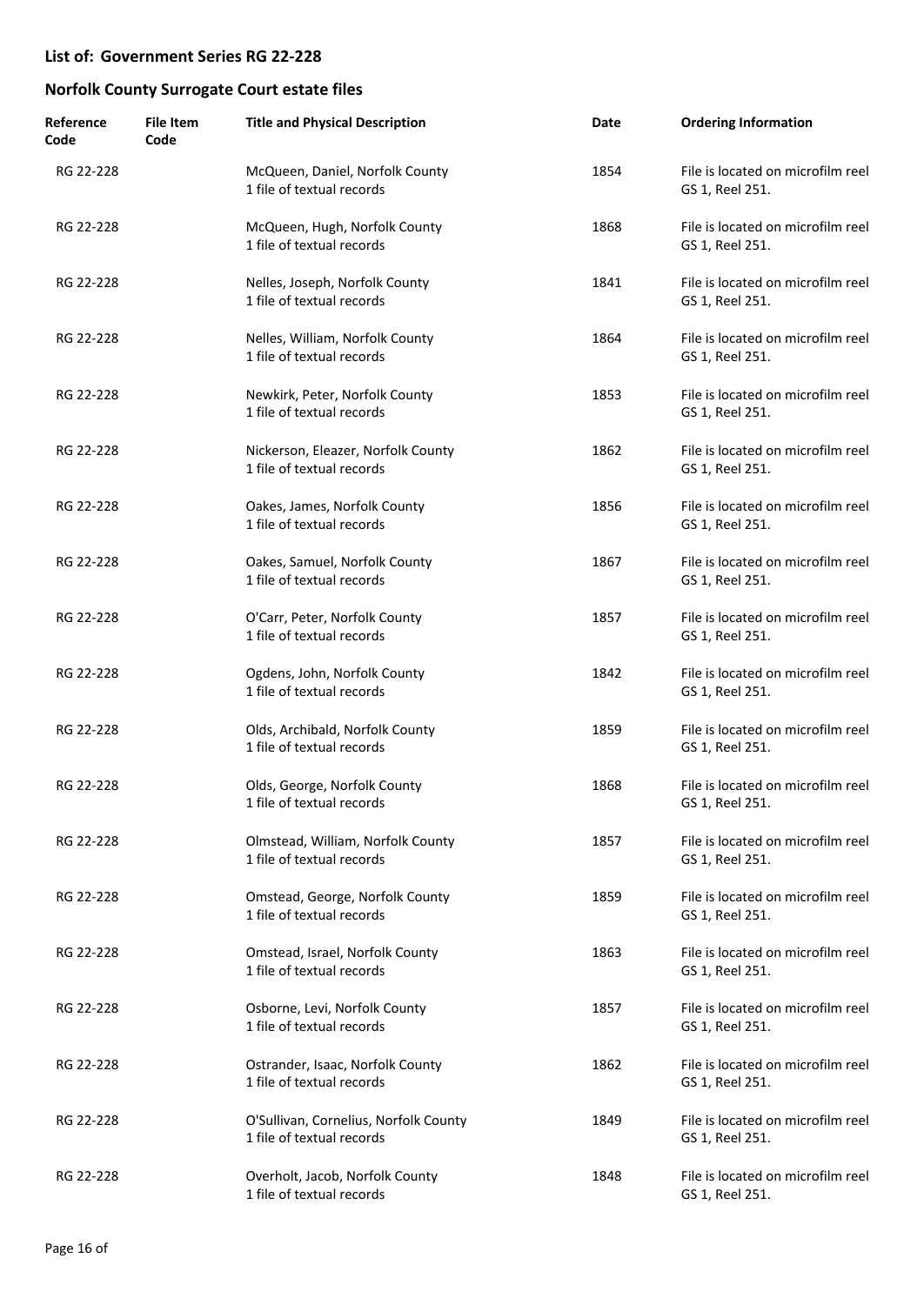| Reference<br>Code | <b>File Item</b><br>Code | <b>Title and Physical Description</b>                                      | Date | <b>Ordering Information</b>                          |
|-------------------|--------------------------|----------------------------------------------------------------------------|------|------------------------------------------------------|
| RG 22-228         |                          | Owen, Abner, Norfolk County<br>1 file of textual records                   | 1857 | File is located on microfilm reel<br>GS 1, Reel 251. |
| RG 22-228         |                          | Owen, Robert, Norfolk County<br>1 file of textual records                  | 1839 | File is located on microfilm reel<br>GS 1, Reel 251. |
| RG 22-228         |                          | Palmer, Caleb, Norfolk County<br>1 file of textual records                 | 1868 | File is located on microfilm reel<br>GS 1, Reel 251. |
| RG 22-228         |                          | Palmer Infants (Guardianship), Norfolk County<br>1 file of textual records | 1868 | File is located on microfilm reel<br>GS 1, Reel 251. |
| RG 22-228         |                          | Palmerston, Benjamin, Norfolk County<br>1 file of textual records          | 1860 | File is located on microfilm reel<br>GS 1, Reel 251. |
| RG 22-228         |                          | Park, Joseph, Norfolk County<br>1 file of textual records                  | 1856 | File is located on microfilm reel<br>GS 1, Reel 251. |
| RG 22-228         |                          | Park, Sarah, Norfolk County<br>1 file of textual records                   | 1845 | File is located on microfilm reel<br>GS 1, Reel 251. |
| RG 22-228         |                          | Pattison, George S., Norfolk County<br>1 file of textual records           | 1864 | File is located on microfilm reel<br>GS 1, Reel 251. |
| RG 22-228         |                          | Perley, Phylena, Norfolk County<br>1 file of textual records               | 1866 | File is located on microfilm reel<br>GS 1, Reel 251. |
| RG 22-228         |                          | Pettit, Eliza, Norfolk County<br>1 file of textual records                 | 1845 | File is located on microfilm reel<br>GS 1, Reel 251. |
| RG 22-228         |                          | Pettit, Mary, Norfolk County<br>1 file of textual records                  | 1858 | File is located on microfilm reel<br>GS 1, Reel 251. |
| RG 22-228         |                          | Pettit, Reuban, Norfolk County<br>1 file of textual records                | 1840 | File is located on microfilm reel<br>GS 1, Reel 251. |
| RG 22-228         |                          | Pettit, Stephen, Norfolk County<br>1 file of textual records               | 1857 | File is located on microfilm reel<br>GS 1, Reel 251. |
| RG 22-228         |                          | Pettit, Susannah, Norfolk County<br>1 file of textual records              | 1863 | File is located on microfilm reel<br>GS 1, Reel 251. |
| RG 22-228         |                          | Portens, John, Norfolk County<br>1 file of textual records                 | 1864 | File is located on microfilm reel<br>GS 1, Reel 251. |
| RG 22-228         |                          | Potts, Jacob, Norfolk County<br>1 file of textual records                  | 1867 | File is located on microfilm reel<br>GS 1, Reel 251. |
| RG 22-228         |                          | Potts, John, Norfolk County<br>1 file of textual records                   | 1843 | File is located on microfilm reel<br>GS 1, Reel 251. |
| RG 22-228         |                          | Potts, Robert, Norfolk County<br>1 file of textual records                 | 1866 | File is located on microfilm reel<br>GS 1, Reel 251. |
| RG 22-228         |                          | Potts, William, Norfolk County<br>1 file of textual records                | 1864 | File is located on microfilm reel<br>GS 1, Reel 251. |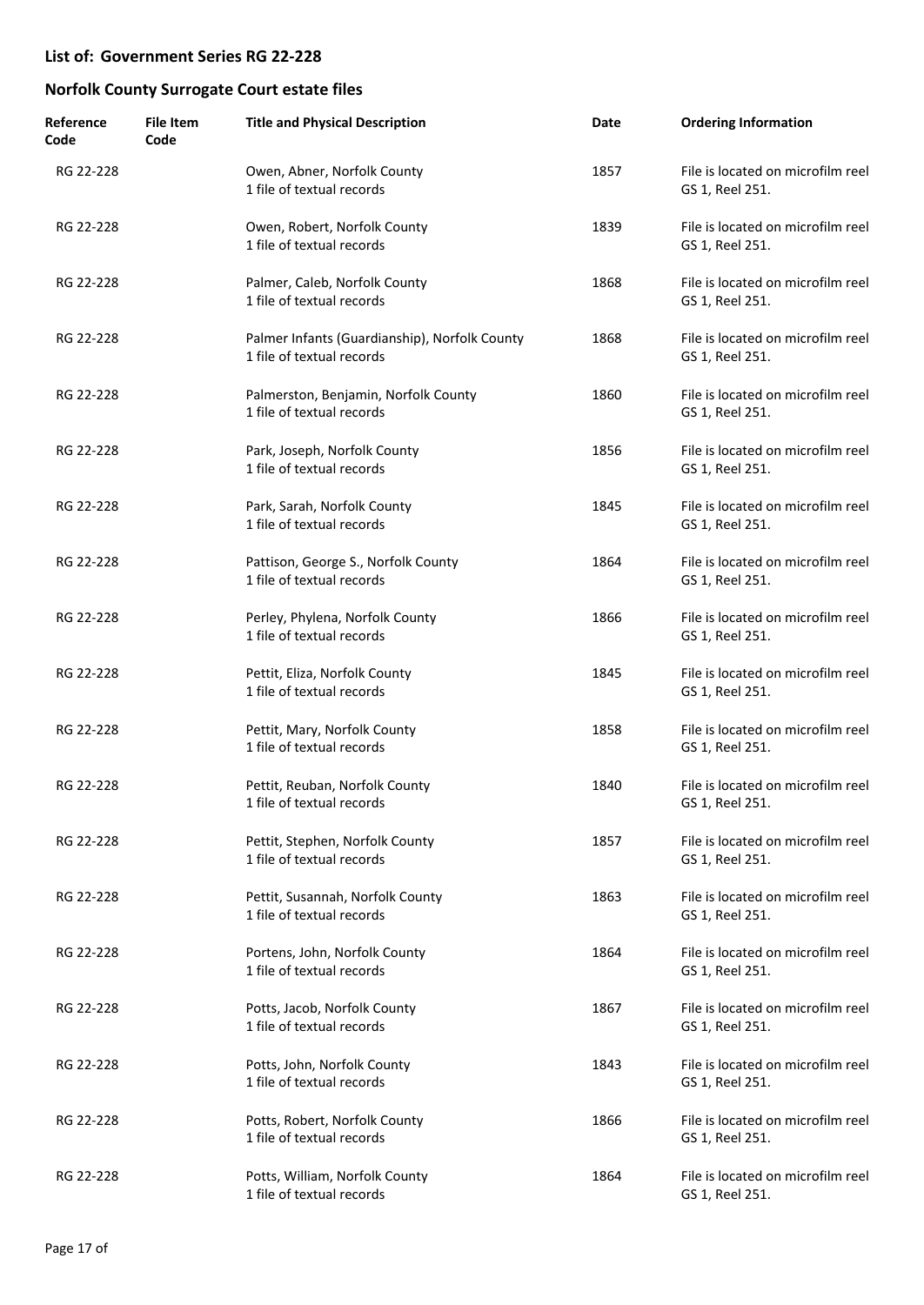| Reference<br>Code | <b>File Item</b><br>Code | <b>Title and Physical Description</b>                          | Date | <b>Ordering Information</b>                          |
|-------------------|--------------------------|----------------------------------------------------------------|------|------------------------------------------------------|
| RG 22-228         |                          | Price, Elizabeth, Norfolk County<br>1 file of textual records  | 1864 | File is located on microfilm reel<br>GS 1, Reel 251. |
| RG 22-228         |                          | Price, James, Norfolk County<br>1 file of textual records      | 1863 | File is located on microfilm reel<br>GS 1, Reel 251. |
| RG 22-228         |                          | Price, Stephen, Norfolk County<br>1 file of textual records    | 1840 | File is located on microfilm reel<br>GS 1, Reel 251. |
| RG 22-228         |                          | Prussel, Jonathan, Norfolk County<br>1 file of textual records | 1866 | File is located on microfilm reel<br>GS 1, Reel 251. |
| RG 22-228         |                          | Purcell, Daniel, Norfolk County<br>1 file of textual records   | 1863 | File is located on microfilm reel<br>GS 1, Reel 251. |
| RG 22-228         |                          | Rapelse, Abraham, Norfolk County<br>1 file of textual records  | 1867 | File is located on microfilm reel<br>GS 1, Reel 251. |
| RG 22-228         |                          | Reamley, Mark, Norfolk County<br>1 file of textual records     | 1857 | File is located on microfilm reel<br>GS 1, Reel 251. |
| RG 22-228         |                          | Reid, Nicholas, Norfolk County<br>1 file of textual records    | 1848 | File is located on microfilm reel<br>GS 1, Reel 251. |
| RG 22-228         |                          | Reid, William, Norfolk County<br>1 file of textual records     | 1853 | File is located on microfilm reel<br>GS 1, Reel 251. |
| RG 22-228         |                          | Reigh, Caleb, Norfolk County<br>1 file of textual records      | 1854 | File is located on microfilm reel<br>GS 1, Reel 251. |
| RG 22-228         |                          | Renew, John, Norfolk County<br>1 file of textual records       | 1866 | File is located on microfilm reel<br>GS 1, Reel 251. |
| RG 22-228         |                          | Renner, John, Norfolk County<br>1 file of textual records      | 1864 | File is located on microfilm reel<br>GS 1, Reel 251. |
| RG 22-228         |                          | Reynolds, Henry, Norfolk County<br>1 file of textual records   | 1868 | File is located on microfilm reel<br>GS 1, Reel 251. |
| RG 22-228         |                          | Rhorer, Martin, Norfolk County<br>1 file of textual records    | 1860 | File is located on microfilm reel<br>GS 1, Reel 251. |
| RG 22-228         |                          | Rice, Jesse, Norfolk County<br>1 file of textual records       | 1868 | File is located on microfilm reel<br>GS 1, Reel 251. |
| RG 22-228         |                          | Robins, John, Norfolk County<br>1 file of textual records      | 1860 | File is located on microfilm reel<br>GS 1, Reel 251. |
| RG 22-228         |                          | Robinson, George, Norfolk County<br>1 file of textual records  | 1861 | File is located on microfilm reel<br>GS 1, Reel 251. |
| RG 22-228         |                          | Robinson, Julia, Norfolk County<br>1 file of textual records   | 1860 | File is located on microfilm reel<br>GS 1, Reel 251. |
| RG 22-228         |                          | Robinson, Martin, Norfolk County<br>1 file of textual records  | 1853 | File is located on microfilm reel<br>GS 1, Reel 251. |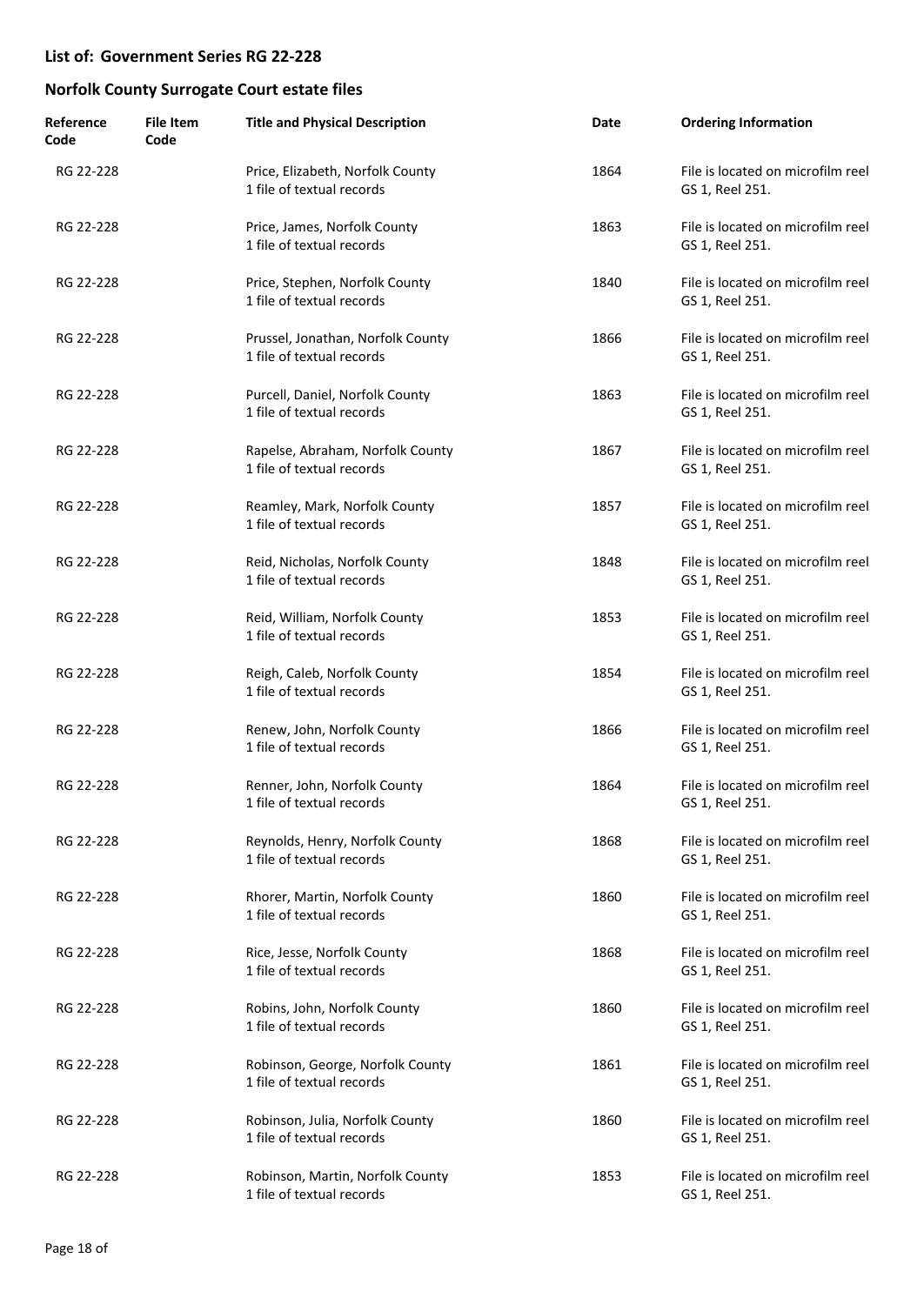| Reference<br>Code | <b>File Item</b><br>Code | <b>Title and Physical Description</b>                           | Date | <b>Ordering Information</b>                          |
|-------------------|--------------------------|-----------------------------------------------------------------|------|------------------------------------------------------|
| RG 22-228         |                          | Rockyfeler, Walter, Norfolk County<br>1 file of textual records | 1833 | File is located on microfilm reel<br>GS 1, Reel 251. |
| RG 22-228         |                          | Ronson, James, Norfolk County<br>1 file of textual records      | 1856 | File is located on microfilm reel<br>GS 1, Reel 251. |
| RG 22-228         |                          | Ronson, John, Norfolk County<br>1 file of textual records       | 1866 | File is located on microfilm reel<br>GS 1, Reel 251. |
| RG 22-228         |                          | Rose, Alexander, Norfolk County<br>1 file of textual records    | 1840 | File is located on microfilm reel<br>GS 1, Reel 251. |
| RG 22-228         |                          | Rose, Talman, Norfolk County<br>1 file of textual records       | 1857 | File is located on microfilm reel<br>GS 1, Reel 251. |
| RG 22-228         |                          | Rowse, Andrew, Norfolk County<br>1 file of textual records      | 1861 | File is located on microfilm reel<br>GS 1, Reel 251. |
| RG 22-228         |                          | Ryan, James, Norfolk County<br>1 file of textual records        | 1858 | File is located on microfilm reel<br>GS 1, Reel 251. |
| RG 22-228         |                          | Ryerson, Joseph, Norfolk County<br>1 file of textual records    | 1854 | File is located on microfilm reel<br>GS 1, Reel 251. |
| RG 22-228         |                          | Ryerson, Joseph, Norfolk County<br>1 file of textual records    | 1865 | File is located on microfilm reel<br>GS 1, Reel 251. |
| RG 22-228         |                          | Salmon, George, Norfolk County<br>1 file of textual records     | 1857 | File is located on microfilm reel<br>GS 1, Reel 251. |
| RG 22-228         |                          | Salmon, George, Norfolk County<br>1 file of textual records     | 1865 | File is located on microfilm reel<br>GS 1, Reel 251. |
| RG 22-228         |                          | Salmon, William, Norfolk County<br>1 file of textual records    | 1868 | File is located on microfilm reel<br>GS 1, Reel 251. |
| RG 22-228         |                          | Salmon, William T., Norfolk County<br>1 file of textual records | 1864 | File is located on microfilm reel<br>GS 1, Reel 251. |
| RG 22-228         |                          | Sanderson, William, Norfolk County<br>1 file of textual records | 1858 | File is located on microfilm reel<br>GS 1, Reel 251. |
| RG 22-228         |                          | Saxton, Elijah, Norfolk County<br>1 file of textual records     | 1859 | File is located on microfilm reel<br>GS 1, Reel 251. |
| RG 22-228         |                          | Schuyler, Calvin, Norfolk County<br>1 file of textual records   | 1859 | File is located on microfilm reel<br>GS 1, Reel 251. |
| RG 22-228         |                          | Scott, Abel, Norfolk County<br>1 file of textual records        | 1857 | File is located on microfilm reel<br>GS 1, Reel 251. |
| RG 22-228         |                          | Scovell, Hiram, Norfolk County<br>1 file of textual records     | 1867 | File is located on microfilm reel<br>GS 1, Reel 251. |
| RG 22-228         |                          | Seaton, Jonathan, Norfolk County<br>1 file of textual records   | 1847 | File is located on microfilm reel<br>GS 1, Reel 251. |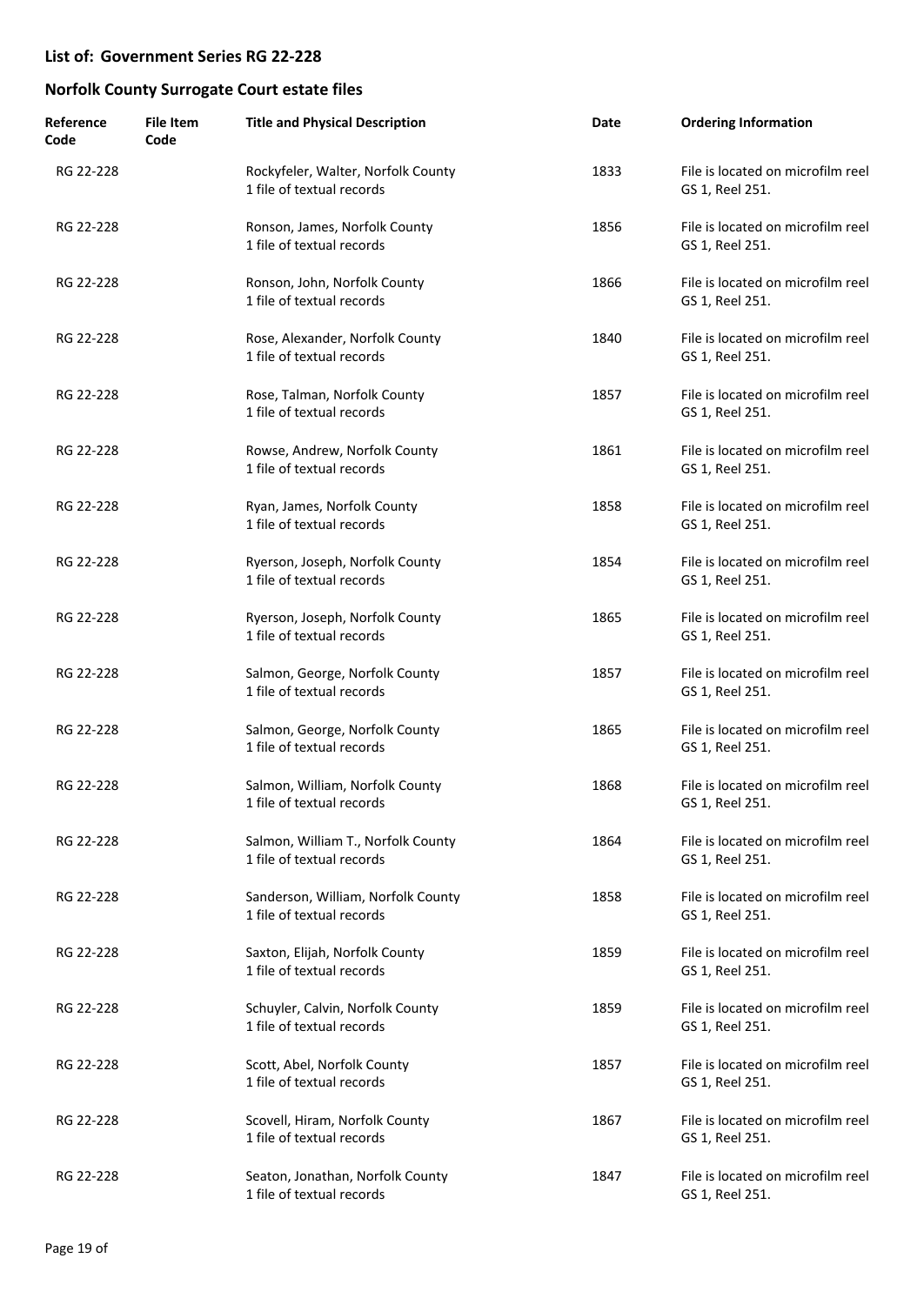| Reference<br>Code | <b>File Item</b><br>Code | <b>Title and Physical Description</b>                               | Date | <b>Ordering Information</b>                          |
|-------------------|--------------------------|---------------------------------------------------------------------|------|------------------------------------------------------|
| RG 22-228         |                          | Secord, John, Norfolk County<br>1 file of textual records           | 1869 | File is located on microfilm reel<br>GS 1, Reel 251. |
| RG 22-228         |                          | Secord, Silas, Norfolk County<br>1 file of textual records          | 1841 | File is located on microfilm reel<br>GS 1, Reel 251. |
| RG 22-228         |                          | Shaver, Michael, Norfolk County<br>1 file of textual records        | 1842 | File is located on microfilm reel<br>GS 1, Reel 251. |
| RG 22-228         |                          | Shearer, John, Norfolk County<br>1 file of textual records          | 1859 | File is located on microfilm reel<br>GS 1, Reel 251. |
| RG 22-228         |                          | Sheaver, James, Norfolk County<br>1 file of textual records         | 1842 | File is located on microfilm reel<br>GS 1, Reel 251. |
| RG 22-228         |                          | Shook, Peter, Norfolk County<br>1 file of textual records           | 1861 | File is located on microfilm reel<br>GS 1, Reel 251. |
| RG 22-228         |                          | Silverthorne, Eliska, Norfolk County<br>1 file of textual records   | 1849 | File is located on microfilm reel<br>GS 1, Reel 251. |
| RG 22-228         |                          | Silverthorne, Jeremiah, Norfolk County<br>1 file of textual records | 1857 | File is located on microfilm reel<br>GS 1, Reel 251. |
| RG 22-228         |                          | Silverthorne, John, Norfolk County<br>1 file of textual records     | 1859 | File is located on microfilm reel<br>GS 1, Reel 251. |
| RG 22-228         |                          | Silverthorne, Jonathan, Norfolk County<br>1 file of textual records | 1849 | File is located on microfilm reel<br>GS 1, Reel 251. |
| RG 22-228         |                          | Silverthorne, William, Norfolk County<br>1 file of textual records  | 1859 | File is located on microfilm reel<br>GS 1, Reel 251. |
| RG 22-228         |                          | Simmons, John, Norfolk County<br>1 file of textual records          | 1867 | File is located on microfilm reel<br>GS 1, Reel 251. |
| RG 22-228         |                          | Sinclair, William, Norfolk County<br>1 file of textual records      | 1856 | File is located on microfilm reel<br>GS 1, Reel 251. |
| RG 22-228         |                          | Sivarts, John, Norfolk County<br>1 file of textual records          | 1847 | File is located on microfilm reel<br>GS 1, Reel 251. |
| RG 22-228         |                          | Slaght, James, Norfolk County<br>1 file of textual records          | 1842 | File is located on microfilm reel<br>GS 1, Reel 251. |
| RG 22-228         |                          | Slaght, Job, Norfolk County<br>1 file of textual records            | 1858 | File is located on microfilm reel<br>GS 1, Reel 251. |
| RG 22-228         |                          | Slaght, John, Norfolk County<br>1 file of textual records           | 1843 | File is located on microfilm reel<br>GS 1, Reel 251. |
| RG 22-228         |                          | Slocombe, Thomas, Norfolk County<br>1 file of textual records       | 1853 | File is located on microfilm reel<br>GS 1, Reel 251. |
| RG 22-228         |                          | Smith, Abraham, Norfolk County<br>1 file of textual records         | 1864 | File is located on microfilm reel<br>GS 1, Reel 251. |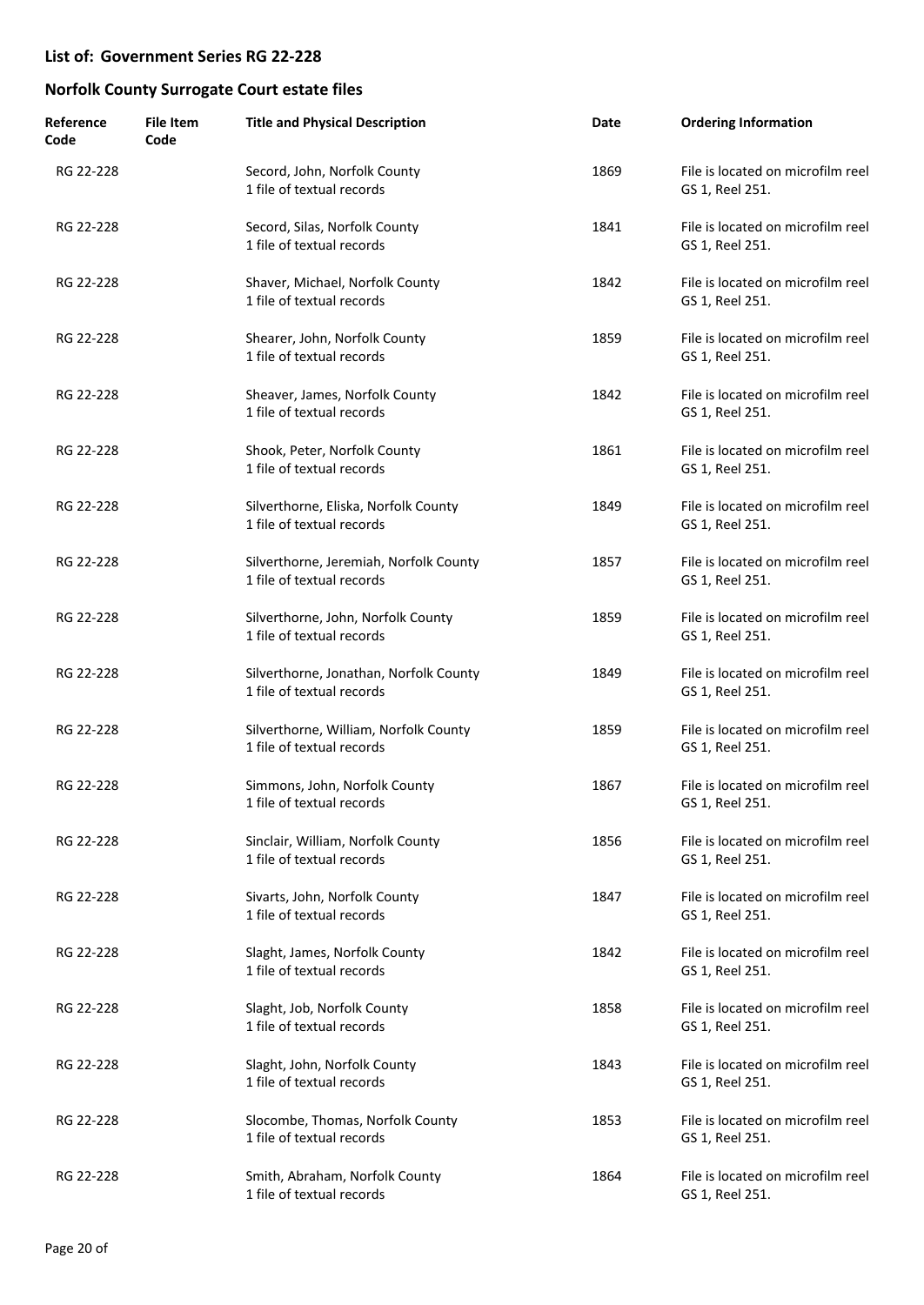| Reference<br>Code | <b>File Item</b><br>Code | <b>Title and Physical Description</b>                                            | Date | <b>Ordering Information</b>                          |
|-------------------|--------------------------|----------------------------------------------------------------------------------|------|------------------------------------------------------|
| RG 22-228         |                          | Smith, Andrew, Norfolk County<br>1 file of textual records                       | 1864 | File is located on microfilm reel<br>GS 1, Reel 251. |
| RG 22-228         |                          | Smith, Barber, Norfolk County<br>1 file of textual records                       | 1850 | File is located on microfilm reel<br>GS 1, Reel 251. |
| RG 22-228         |                          | Smith, George, Norfolk County<br>1 file of textual records                       | 1868 | File is located on microfilm reel<br>GS 1, Reel 251. |
| RG 22-228         |                          | Smith, Hannah, Norfolk County<br>1 file of textual records                       | 1840 | File is located on microfilm reel<br>GS 1, Reel 251. |
| RG 22-228         |                          | Smith, Henry, Norfolk County<br>1 file of textual records                        | 1864 | File is located on microfilm reel<br>GS 1, Reel 251. |
| RG 22-228         |                          | Smith, James, Norfolk County<br>1 file of textual records                        | 1858 | File is located on microfilm reel<br>GS 1, Reel 251. |
| RG 22-228         |                          | Smith, Samuel, Norfolk County<br>1 file of textual records                       | 1857 | File is located on microfilm reel<br>GS 1, Reel 251. |
| RG 22-228         |                          | Smith, William, Norfolk County<br>1 file of textual records                      | 1865 | File is located on microfilm reel<br>GS 1, Reel 251. |
| RG 22-228         |                          | Snider, Frederick, Norfolk County<br>1 file of textual records                   | 1863 | File is located on microfilm reel<br>GS 1, Reel 251. |
| RG 22-228         |                          | Somerville, Peter, Norfolk County<br>1 file of textual records                   | 1846 | File is located on microfilm reel<br>GS 1, Reel 251. |
| RG 22-228         |                          | Sovereign, Claressa, Norfolk County<br>1 file of textual records                 | 1866 | File is located on microfilm reel<br>GS 1, Reel 251. |
| RG 22-228         |                          | Sovereign, Frederick, Norfolk County<br>1 file of textual records                | 1851 | File is located on microfilm reel<br>GS 1, Reel 251. |
| RG 22-228         |                          | Sovereign, George E. (Guardianship), Norfolk County<br>1 file of textual records | 1849 | File is located on microfilm reel<br>GS 1, Reel 251. |
| RG 22-228         |                          | Sovereign, Joseph, Norfolk County<br>1 file of textual records                   | 1867 | File is located on microfilm reel<br>GS 1, Reel 251. |
| RG 22-228         |                          | Stage, John, Norfolk County<br>1 file of textual records                         | 1848 | File is located on microfilm reel<br>GS 1, Reel 251. |
| RG 22-228         |                          | Standen, Robert, Norfolk County<br>1 file of textual records                     | 1856 | File is located on microfilm reel<br>GS 1, Reel 251. |
| RG 22-228         |                          | Steinhoff, Frederick, Norfolk County<br>1 file of textual records                | 1842 | File is located on microfilm reel<br>GS 1, Reel 251. |
| RG 22-228         |                          | Steinhoff, Hugh, Norfolk County<br>1 file of textual records                     | 1838 | File is located on microfilm reel<br>GS 1, Reel 251. |
| RG 22-228         |                          | Stern, Samuel, Norfolk County<br>1 file of textual records                       | 1847 | File is located on microfilm reel<br>GS 1, Reel 251. |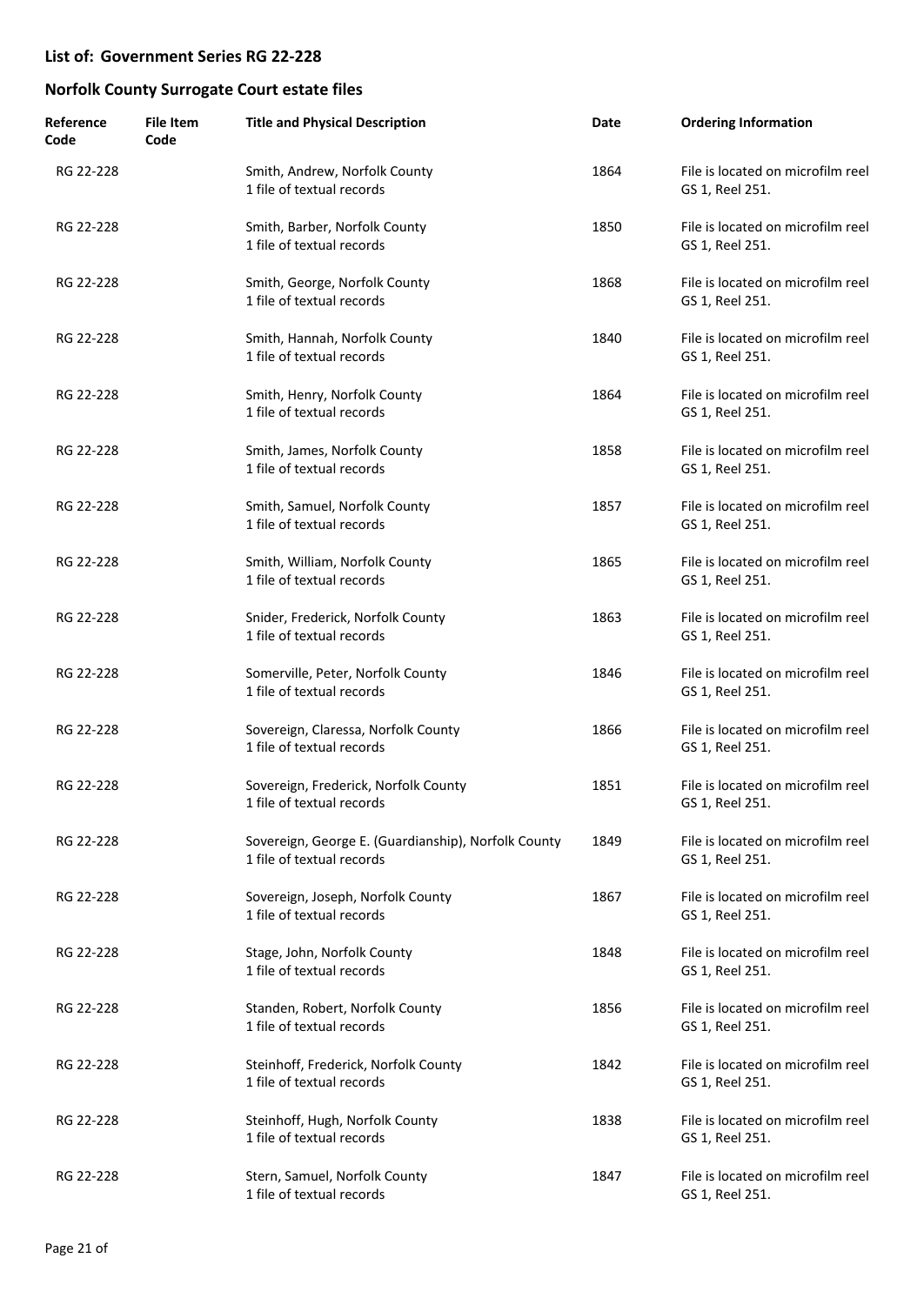| Reference<br>Code | <b>File Item</b><br>Code | <b>Title and Physical Description</b>                            | Date | <b>Ordering Information</b>                          |
|-------------------|--------------------------|------------------------------------------------------------------|------|------------------------------------------------------|
| RG 22-228         |                          | Stetler, Joseph, Norfolk County<br>1 file of textual records     | 1857 | File is located on microfilm reel<br>GS 1, Reel 251. |
| RG 22-228         |                          | Stewart, Alexander, Norfolk County<br>1 file of textual records  | 1851 | File is located on microfilm reel<br>GS 1, Reel 251. |
| RG 22-228         |                          | Stewart, Paul, Norfolk County<br>1 file of textual records       | 1864 | File is located on microfilm reel<br>GS 1, Reel 251. |
| RG 22-228         |                          | Stoddard, Archibald, Norfolk County<br>1 file of textual records | 1867 | File is located on microfilm reel<br>GS 1, Reel 251. |
| RG 22-228         |                          | Stone, John, Norfolk County<br>1 file of textual records         | 1846 | File is located on microfilm reel<br>GS 1, Reel 251. |
| RG 22-228         |                          | Swayze, Hiram, Norfolk County<br>1 file of textual records       | 1862 | File is located on microfilm reel<br>GS 1, Reel 251. |
| RG 22-228         |                          | Teeple, Alexander, Norfolk County<br>1 file of textual records   | 1868 | File is located on microfilm reel<br>GS 1, Reel 251. |
| RG 22-228         |                          | Teeple, Luke, Norfolk County<br>1 file of textual records        | 1849 | File is located on microfilm reel<br>GS 1, Reel 251. |
| RG 22-228         |                          | Terhune, Gillian, Norfolk County<br>1 file of textual records    | 1840 | File is located on microfilm reel<br>GS 1, Reel 251. |
| RG 22-228         |                          | Terhune, John, Norfolk County<br>1 file of textual records       | 1848 | File is located on microfilm reel<br>GS 1, Reel 251. |
| RG 22-228         |                          | Thomas, Caspar, Norfolk County<br>1 file of textual records      | 1864 | File is located on microfilm reel<br>GS 1, Reel 251. |
| RG 22-228         |                          | Thompson, Joseph, Norfolk County<br>1 file of textual records    | 1858 | File is located on microfilm reel<br>GS 1, Reel 251. |
| RG 22-228         |                          | Thoroughgood, John, Norfolk County<br>1 file of textual records  | 1860 | File is located on microfilm reel<br>GS 1, Reel 251. |
| RG 22-228         |                          | Tisdale, Ephraim, Norfolk County<br>1 file of textual records    | 1853 | File is located on microfilm reel<br>GS 1, Reel 251. |
| RG 22-228         |                          | Tisdale, Joseph, Norfolk County<br>1 file of textual records     | 1856 | File is located on microfilm reel<br>GS 1, Reel 251. |
| RG 22-228         |                          | Townsend, Jeremiah, Norfolk County<br>1 file of textual records  | 1847 | File is located on microfilm reel<br>GS 1, Reel 251. |
| RG 22-228         |                          | Troyer, David, Norfolk County<br>1 file of textual records       | 1857 | File is located on microfilm reel<br>GS 1, Reel 251. |
| RG 22-228         |                          | Turill, John, Norfolk County<br>1 file of textual records        | 1862 | File is located on microfilm reel<br>GS 1, Reel 251. |
| RG 22-228         |                          | Vail, Isaac, Norfolk County<br>1 file of textual records         | 1839 | File is located on microfilm reel<br>GS 1, Reel 251. |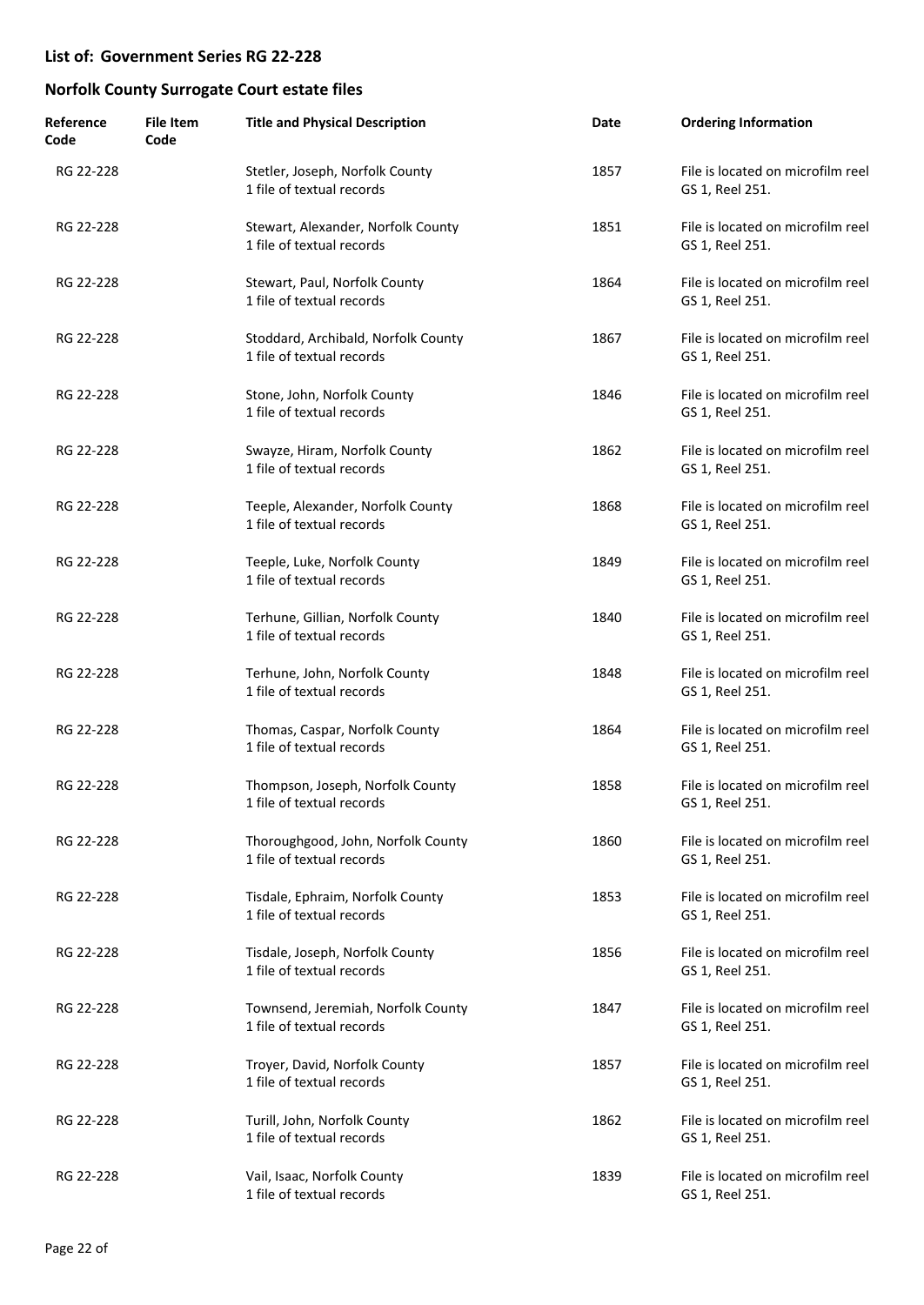| Reference<br>Code | <b>File Item</b><br>Code | <b>Title and Physical Description</b>                                                  | Date | <b>Ordering Information</b>                          |
|-------------------|--------------------------|----------------------------------------------------------------------------------------|------|------------------------------------------------------|
| RG 22-228         |                          | Vance, Alexander, Norfolk County<br>1 file of textual records                          | 1867 | File is located on microfilm reel<br>GS 1, Reel 251. |
| RG 22-228         |                          | Van Loon, Isaac, Norfolk County<br>1 file of textual records                           | 1865 | File is located on microfilm reel<br>GS 1, Reel 251. |
| RG 22-228         |                          | Van Valkenburgh Infants (Guardianship), Norfolk<br>County<br>1 file of textual records | 1847 | File is located on microfilm reel<br>GS 1, Reel 251. |
| RG 22-228         |                          | Vaughn, Richard, Norfolk County<br>1 file of textual records                           | 1849 | File is located on microfilm reel<br>GS 1, Reel 251. |
| RG 22-228         |                          | Waddell, Robert, Norfolk County<br>1 file of textual records                           | 1850 | File is located on microfilm reel<br>GS 1, Reel 251. |
| RG 22-228         |                          | Wade, David, Norfolk County<br>1 file of textual records                               | 1841 | File is located on microfilm reel<br>GS 1, Reel 251. |
| RG 22-228         |                          | Wade, William, Norfolk County<br>1 file of textual records                             | 1857 | File is located on microfilm reel<br>GS 1, Reel 251. |
| RG 22-228         |                          | Walker, Hugh, Norfolk County<br>1 file of textual records                              | 1845 | File is located on microfilm reel<br>GS 1, Reel 251. |
| RG 22-228         |                          | Walker, Joseph, Norfolk County<br>1 file of textual records                            | 1863 | File is located on microfilm reel<br>GS 1, Reel 252. |
| RG 22-228         |                          | Walker, Thomas, Norfolk County<br>1 file of textual records                            | 1839 | File is located on microfilm reel<br>GS 1, Reel 252. |
| RG 22-228         |                          | Walker, William, Norfolk County<br>1 file of textual records                           | 1854 | File is located on microfilm reel<br>GS 1, Reel 252. |
| RG 22-228         |                          | Wallace, William, Norfolk County<br>1 file of textual records                          | 1867 | File is located on microfilm reel<br>GS 1, Reel 252. |
| RG 22-228         |                          | Walsh, Duncan, Norfolk County<br>1 file of textual records                             | 1856 | File is located on microfilm reel<br>GS 1, Reel 252. |
| RG 22-228         |                          | Walsh, John, Norfolk County<br>1 file of textual records                               | 1857 | File is located on microfilm reel<br>GS 1, Reel 252. |
| RG 22-228         |                          | Walsh, Walter, Norfolk County<br>1 file of textual records                             | 1860 | File is located on microfilm reel<br>GS 1, Reel 252. |
| RG 22-228         |                          | Ward, Cornelius, Norfolk County<br>1 file of textual records                           | 1866 | File is located on microfilm reel<br>GS 1, Reel 252. |
| RG 22-228         |                          | Washington, Jacob, Norfolk County<br>1 file of textual records                         | 1868 | File is located on microfilm reel<br>GS 1, Reel 252. |
| RG 22-228         |                          | Waters, Georgina, Norfolk County<br>1 file of textual records                          | 1864 | File is located on microfilm reel<br>GS 1, Reel 252. |
| RG 22-228         |                          | Watts, Samuel, Norfolk County<br>1 file of textual records                             | 1857 | File is located on microfilm reel<br>GS 1, Reel 252. |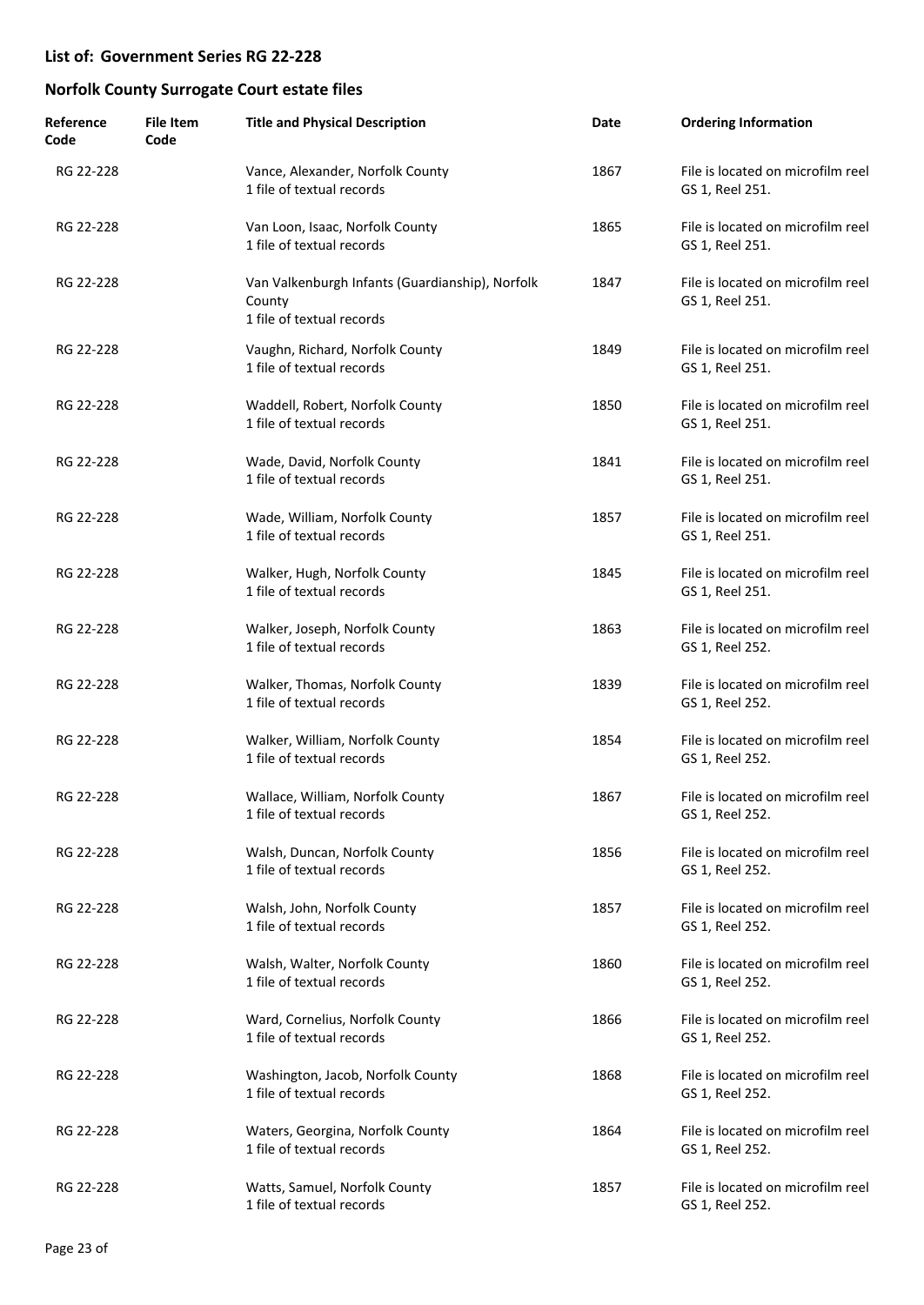| Reference<br>Code | <b>File Item</b><br>Code | <b>Title and Physical Description</b>                                     | Date | <b>Ordering Information</b>                          |
|-------------------|--------------------------|---------------------------------------------------------------------------|------|------------------------------------------------------|
| RG 22-228         |                          | Weaver, Henry, Norfolk County<br>1 file of textual records                | 1865 | File is located on microfilm reel<br>GS 1, Reel 252. |
| RG 22-228         |                          | Weaver, William, Norfolk County<br>1 file of textual records              | 1858 | File is located on microfilm reel<br>GS 1, Reel 252. |
| RG 22-228         |                          | Wells, William, Norfolk County<br>1 file of textual records               | 1866 | File is located on microfilm reel<br>GS 1, Reel 252. |
| RG 22-228         |                          | White Infants (Guardianship), Norfolk County<br>1 file of textual records | 1869 | File is located on microfilm reel<br>GS 1, Reel 252. |
| RG 22-228         |                          | White, Nathaniel, Norfolk County<br>1 file of textual records             | 1857 | File is located on microfilm reel<br>GS 1, Reel 252. |
| RG 22-228         |                          | Wiggins, Jane, Norfolk County<br>1 file of textual records                | 1858 | File is located on microfilm reel<br>GS 1, Reel 252. |
| RG 22-228         |                          | Wiggins, Joseph, Norfolk County<br>1 file of textual records              | 1862 | File is located on microfilm reel<br>GS 1, Reel 252. |
| RG 22-228         |                          | Wilcox, William, Norfolk County<br>1 file of textual records              | 1864 | File is located on microfilm reel<br>GS 1, Reel 252. |
| RG 22-228         |                          | Wilkinson, Mary, Norfolk County<br>1 file of textual records              | 1863 | File is located on microfilm reel<br>GS 1, Reel 252. |
| RG 22-228         |                          | Wilkinson, William, Norfolk County<br>1 file of textual records           | 1859 | File is located on microfilm reel<br>GS 1, Reel 252. |
| RG 22-228         |                          | Willard, James, Norfolk County<br>1 file of textual records               | 1866 | File is located on microfilm reel<br>GS 1, Reel 252. |
| RG 22-228         |                          | Williams, Hutchins, Norfolk County<br>1 file of textual records           | 1840 | File is located on microfilm reel<br>GS 1, Reel 252. |
| RG 22-228         |                          | Wilson, Andrew, Norfolk County<br>1 file of textual records               | 1860 | File is located on microfilm reel<br>GS 1, Reel 252. |
| RG 22-228         |                          | Wilson, George, Norfolk County<br>1 file of textual records               | 1848 | File is located on microfilm reel<br>GS 1, Reel 252. |
| RG 22-228         |                          | Wilson, James, Norfolk County<br>1 file of textual records                | 1859 | File is located on microfilm reel<br>GS 1, Reel 252. |
| RG 22-228         |                          | Wilson, John, Norfolk County<br>1 file of textual records                 | 1855 | File is located on microfilm reel<br>GS 1, Reel 252. |
| RG 22-228         |                          | Wilson, Joseph, Norfolk County<br>1 file of textual records               | 1841 | File is located on microfilm reel<br>GS 1, Reel 252. |
| RG 22-228         |                          | Wilson, Joseph, Norfolk County<br>1 file of textual records               | 1852 | File is located on microfilm reel<br>GS 1, Reel 252. |
| RG 22-228         |                          | Wilson, Philip, Norfolk County<br>1 file of textual records               | 1864 | File is located on microfilm reel<br>GS 1, Reel 252. |